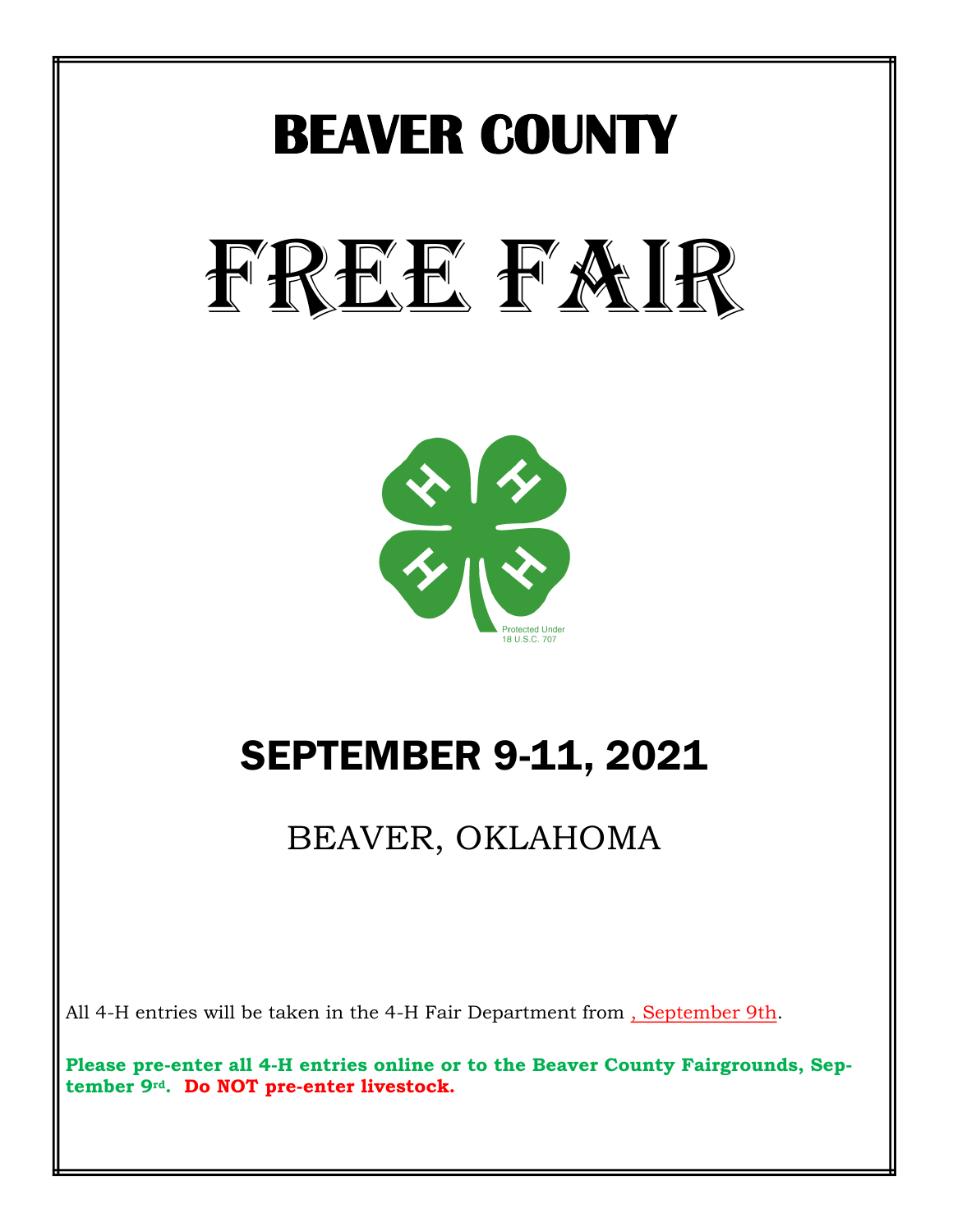#### **4-H DEPARTMENT**

Exhibition in this department is limited to Beaver County 4-H members who are in  $3<sup>rd</sup>$  Grade (age 8) by September 1, 2020) –  $12<sup>th</sup>$  Grade, have enrolled through 4-H Online and approved by Beaver County Extension Office prior to August 9th. Members should be enrolled in the project area to exhibit.

All exhibits must have been made **and completed by the exhibitor** during the last year and cannot be entered more than one time, except for classes which are collections that are added to in successive years.

4-H members who enter crops and horticulture must be able to prove that such crops entered in his/her name were produced by he/she during the current year.

All entries must be pre-entered by  $3:00 \text{pm}$  on Tues,  $\frac{\text{Sept 8th}}{\text{Office}}$  either online or by calling the Extension Office Entries will be taken in the 4-H Fair Department from 5:00-7:00pm on Tues, Sept 8th and 3:00-7:00pm on Wed, Sept 9<sup>th</sup>.

4-H members must enter the class that matches his/ her grade division as of September 1, 2020.

**Beginner** –  $3<sup>rd</sup>$  Grade (Age 8 by Sept 1, 2020) –  $5<sup>th</sup>$ Grade

**Intermediate** - 6<sup>th</sup>-8<sup>th</sup> Grades

 $\bf{Advanced} - 9<sup>th</sup> - 12<sup>th</sup>$  Grades

**Junior**  $-3^{rd}$  Grade (Age 8 by Sept 1, 2020)  $-7^{th}$  Grade Senior – 8<sup>th</sup>-12<sup>th</sup> Grades

Rules for the State Fair of Oklahoma will be followed when making selections for the State Fair.

#### *\$100.00 Cash Awards will be given to the High Point Girl by Tana Hoover & High Point Boy by Mike Albert in 4-H Department. Awards will be given based on point system which will be figured by ShoWorks program.*

**EDUCATIONAL DISPLAYS:** All educational displays must have stable, free-standing backs with sides attached. This includes Section 301 and educational displays in specific project areas. See class description for size requirements. Educational displays must be 3-dimensional. Note: The sizes indicated in specific classes is the maximum table space allowed when sides are extended. Do not include valuables, food items that will spoil or potentially harmful products (such as aspirin, cleaning products, chemicals, etc.) in any educational display. Potentially harmful products will be discarded. Text of displays should be readable from at least 10 feet away.

**POSTERS**: For display purposes, exhibitors are encouraged to laminate ALL posters or cover them with clear plastic film. Posters must be signed and dated on the back with a permanent marker before laminating. All post-ers must be flat (no 3 dimensional). Text of posters should be readable from at least 10 feet away. NOTE: Posters in section 300 MUST include the 4-H Clover or mention 4-H. Posters in other sections/classes are encouraged to but are NOT required to include the 4-H Clover or mention 4-H unless requested in section/class description.

**SIGNING AND DATING EXHIBITS**: Exhibits must be permanently signed and dated, in an inconspicuous location, if material permits. Some exhibits that should be signed and dated are posters, most expressive arts and crafts including fine art, ceramics, woodworking and woodcrafts, herbarium cards, seed boards, forestry exhibits and model rocketry.

**REQUIRED TRADE MARK DESIGNATION FOR USE OF 4-H CLOVER**: When using the official clover with H's, the tail should curve to the right and the words 18 U.S.C. 707 must appear under the lower right leaflet, unless poster and clover are hand drawn. For more information on proper use of the 4-H clover please refer to http://4h.okstate.edu/educators/4-h-name-andemblem

**COPY WRITTEN MATERIAL & REFER-ENCING SOURCES**: All 4-H exhibits should be the original work of the 4-H member. When information is taken from books, publications, magazines, or from the internet it should be expressed in the 4-H members own words. The 4-H member

must reference the source of the information by using an asterisk (\*) or a number (if more than one) and name the actual source at the end or bottom of paper, poster or educational display following an asterisk or corresponding number in text.

No copyrighted or trademark protected written or visual material (pictures, photos, drawings, illustrations, etc.) should be used from books, magazines, publications, professional photographers or from the internet with out permission from the original creator. If 4-H'er applies for and is granted permission to use a copyrighted or trademark protected item, a copy of the permission form or letter needs to be attached to the back of the exhibit and properly cited with an asterisk (\*) or number. If an item (picture, photo drawing, illustration, etc.) that is not protected is used its source must be cited and referenced by using an asterisk (\*) or number and the source information placed at the end or bottom of paper, poster, or educational display, following an asterisk or corresponding number.

# **COMMUNICATION & EXPRESSIVE ARTS DIVISION**

#### *Outstanding Exhibit in Poster Art & Educational Booth Display will receive a \$25.00 cash award donated by Mary Chris Barth.*

#### **3000 - 300 - 4-H POSTER ART EXHIBIT**

Posters must be constructed on posterboard 14" x 22" (1/2 of a poster board). They may be horizontal or vertical. Poster may be produced by any medium — watercolor, ink, crayon, acrylic, charcoal, collage, computer, etc. — Posters must be flat. Do not use 3-

dimensional pieces on posters. Posters will be judged on (1) educational idea portrayed, (2) public appeal, and (3) creative and original ability presented. Copyrighted or trademarked cartoon characters or other designs must not be used due to copyright

# restrictions.

For display purposes, exhibitors are encouraged to laminate all posters or cover them with clear plastic film. **Posters must be signed and dated on the back in permanent marker before laminating. If not marked, the judging committee may mark or punch. Text of posters should be readable from at least 10 feet away.** 

Each county is limited to one poser per class. Individual 4-H member is restricted to those exhibits designed for his or her grade group.

The 4-H member's name, grade by September 1, and county should be on the back of the poster in the upper left hand corner.

**NOTE:** Posters in this section must include 4-H Clover or mention 4-H. When using the official clover with H's, the tail should curve to the right and the words 18 U.S.C. 707 must appear under the lower right leaflet, unless poster and clover are hand drawn. For more information on proper use of the 4- H clover please refer to http://4h.okstate.edu/

educators/clover-and-emblem/index.html Premiums……………………………\$6,\$5,\$4,\$3,\$2

# **BEGINNER DIVISION (Grades 3-5)**

**1. 4-H promotional poster** designed to recruit 4-H members, volunteers, promote any 4-H event or promote any 4-H project.

**2. Poster designed to promote 4-H** using the national campaign, "4-H Grows Here."

**3. Poster** recognizing or documenting one of the following: Oklahoma 4-H history during one decade or the evolution of a particular 4-H project area over the decades.

# **INTERMEDIATE DIVISION (Grades 6-8)**

**4.** Same as Lot 1.

**5.** Same as Lot 2.

**6.** Same as Lot 3

**ADVANCED (Grades 9-12)**

- **7.** Same as Lot 1.
- **8.** Same as Lot 2.
- 9. Same as Lot 3.

# **3001 - 301 - EDUCATIONAL BOOTH DISPLAY**

Each County is eligible to enter one educational booth per class. All grades are accepted in each class. This must be in-depth look at a 4-H project or projects. Space for booth is 3' deep x 4' wide (with sides extended for display). Back can be 4' high. There will be no solid dividers between booths. Use lightweight materials for ease in transporting. Display must be free standing. Models, photographs, posters or other means for display may be used. Display may be prepared by an individual or group from a county. Criteria for judging will be (1) effectiveness of the message, (2) appropriateness to the theme, (3)interest and attractiveness to the public. Display must focus on **ONE** of the following and be suitable for display at a local business during National 4-H Week or at another time.

--Promotion of a specific 4-H project, member recruitment, current youth issue, event, etc.

--Community Service

--The national campaign "4-H Grows Here."

**EXHIBITS IN THIS SECTION MUST PROMI-NENTLY DISPLAY A 4-H CLOVER OR MEN-TION 4-H. When using the official clover with H's, the tail should curve to the right and the words 18 U.S.C. 707 must appear under the lower right leaflet, except for hand drawn clovers.** For more information on proper use of the 4-H clover please refer to http://4h.okstate.edu/educators/4-hname-and-emblem

Neither the Oklahoma State Fair nor the 4-H Program can accept responsibility for loss of valuables. Potentially harmful products will be discarded.

Premiums……………………\$6, \$5, \$4, \$3, \$2

**1. Educational Booth Display (**other than community service or "4-H Grows Here"). Display may be project area, member recruitment, current youth issue, event, etc.

**2. Community Service Booth Display –**Sharing about a community service that a 4-H member or county 4-H group has done. Should include pictures, examples, and scope of projects. The impact on others will be an added criterion for judging. Project should be the extension of a 4-H project area.

**3. Display using the national campaign "4-H Grows Here."**

#### **3002 - 302 - PHOTOGRAPHY**

*Outstanding 4-H Photography Exhibit will receive a \$25.00 cash award donated by Vona Sue Albert In Memory of Jack Albert.*

These exhibits consist of photos taken by the individual exhibitors. A photo can be entered only one year. **Individuals can exhibit in only one Level**, and may enter only one exhibit per class in that level. Level 1 is for members who have beginning skill level, Level 2 is for those who have intermediate skill level, and Level 3 is for those who have advanced skill level. All grades within each level are before September 1 of the current calendar year.

**DIGITAL PHOTOS** may be entered. Adjustments to digital photographs are limited to color and contrast adjustments, cropping, gray scaling, exposure adjustments, and red eye reduction (with the exception of classes 25-28).

**PRINTS:** Black and white or color prints may be exhibited. Prints must be no smaller than 4" x 6" and no larger than 5" x 7" (except when panoramic prints are used) for all classes, except classes 5, 10, 14, 18 and 22 where prints may be up to 8" x 10". **Prints should be printed on photo-quality paper (not copy paper). Print quality is taken into consideration by the judges. Photos will be disqualified if in a frame.**

**TITLES, CAPTIONS AND OTHER REQUIRED INFORMATION:** On the front of the board, there must be a title (i.e. My Trip to the Zoo, or My favorite Photo) **and** each photo must have a caption giving the viewer more information about the photograph. The back of each board must include the exhibitor's name, county, number of years in the 4-H photography project, camera type (digital SLR, smart phone, digital

point and shoot or 35 mm film), and megapixels (if camera is digital). **BOARDS:** Prints must be securely attached to the surface of a single **black or white**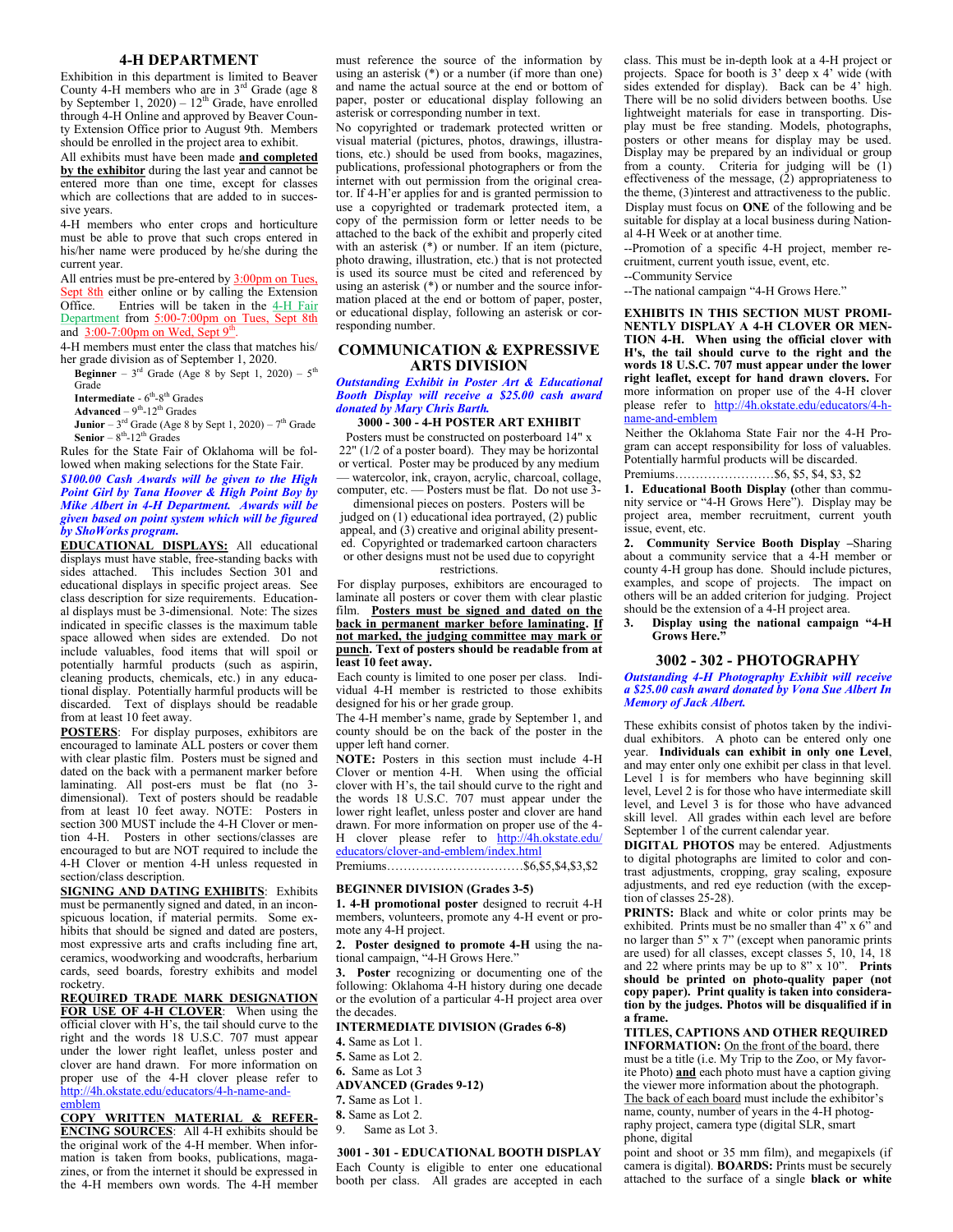(not colored) poster board, foam core, or mat board. Photos will be disqualified if on regular printing paper or cardstock. No double matting, use of multiple layers or more than one color. The entire print must be seen and cannot be masked in any way. Boards must be 14"x14" for all classes.

Premiums…….……………………\$6, \$5, \$4, \$3, \$2

# **LEVEL 1 – FOCUS ON PHOTOGRAPHY**

*JUNIORS (Grades 3-7) (For members who have begin-ning skill level).* **Class**

**1. Four photos**, one from each of the following categories: people, animals, plant life and scenery.

**2. Four photos of people** doing different things, showing a variety of activities, camera angles and lighting choices. **3. Four otherwise outstanding photos** showing com-

mon mistakes in picture taking. The caption for each print must correctly identify what is wrong and pro-vide an appropriate solution to prevent the mistake. **4. Series of 4 photos** telling a story or illustrating a single

event.

**5. Best individual photo** made this year.

*SENIORS (Grades 8-12) (For members who have beginning skill level).*

**6.** Same as Class 1.

**7.** Same as Class 2.

**8.** Same as Class 3.

**9.** Same as Class 4.

**10.** Same as Class 5.

## **LEVEL II – CONTROLLING THE IMAGE** *JUNIORS (Grades 3-7) (For members who have intermediate skill level).*

# **Class**

**11. Four photos** showing good composition, such as placement of subject, framing, contrast or perspective. The caption for each photo or the title of the board must explain the ideas being illustrated.

**12. Four action photos** showing use of film speed of digital ISO, please include the film speed or digital ISO, shutter speed and aperture (if the camera is adjustable).

**13. Four photos showing effect (lighting, media, techniques and processes).** The caption for each photo or the title of board must explain the ideas being illustrated.

**14. Best individual photo** made this year.

*SENIORS (Grades 8-12) (For members who have intermediate skill level).*

**15.** Same as Class 11.

**16.** Same as Class 12.

**17.** Same as Class 13.

**18.** Same as Class 14.

#### **LEVEL III - MASTERING PHOTOGRAPHY**

*(All Grades - For members who have advanced skill level).* **19. Four photos showing members' knowledge** of one of the following: different lenses, photo lamps, existing light, filters, or special effects. The caption for each

photo or the title of the board must explain the idea(s) being illustrated. **20. Four outstanding "people" pictures**.

**21. Four landscapes or nature photos**.

**22. Best individual photo** taken this year.

**DIGITALLY ADJUSTED PHOTOS**: Exhibits must include both the original photo labeled "original photo", the digitally adjusted photo labeled "adjusted photo", with a short summary of what was done (cropping, red-eye removal, color or contrast adjustment, exposure adjustment, etc). Must be on a single black or white poster board, foam core or mat board 14"x14".

**23. Juniors** (Grades 3-7)

**24. Seniors** (Grades 8-12)

**Digitally altered photograph/photographic illustration taken with a digital camera by the exhibitor**. Alterations are beyond common photography techniques of red eye removal, cropping, etc. Exhibit includes a print of the original photograph, labeled "original photo," and the digitally altered image, labeled "photographic illustration". Must be on a single black or white poster board, foam core or mat board 14"x14". Attach up to 1/2 page

of written explanation of the alterations to the back of the exhibit.

**25. Junior** (Grades 3-7)

**26. Senior** (Grades 8-12)

**Digitally altered scanned image**. Exhibit must include the original image, labeled "original image," and the digitally altered image, labeled "altered image". Alterations are beyond common photography techniques of red eye removal, cropping, etc. Must be on a single black or white poster board, foam core or mat board 14"x14". Attach up to 1/2 page of written explanation of the alterations to the back of the exhibit. Trademark images may not be used.

**27. Junior** (Grades 3-7)

**28. Senior** (Grades 8-12)

**29. Outstanding Photography Exhibit \$25.00**

#### **003 – 303 – EXPRESSIVE ARTS**

*Outstanding Jr & Sr Expressive Arts Exhibits will each receive \$25.00 cash awards donated by Farm Bureau Women's Committee.*

Exhibits in all classes are limited to items that cannot be exhibited in other sections. Exhibits must be permanently signed and dated in an inconspicuous location, if size and material permits. Ceramics should be signed before firing.

#### **Paintings, drawings, and other items that are to be hung must have a hanger attached or they will not be displayed.**

Premiums \$6, \$5, \$4, \$3, \$2

# **JUNIORS (Grades 3-7)**

**SENIORS (Grades 8-12)**

- **1.** Jr Fine Art Pencil, Charcoal, Pastels, Chalk, Ink
- **2.** Sr Fine Art Pencil, Charcoal, Pastels, Chalk, Ink

**3.** Jr Fine Art - Water Color

**4.** Sr Fine Art - Water Color

**5.** Jr Fine Art - Oil or Acrylic

**6.** Sr Fine Art - Oil or Acrylic

**7.** Jr Ceramics - Glazed (1 piece)

**8.** Sr Ceramics - Glazed (1 piece)

**9.** Jr Ceramics - Stained (1 piece)

**10.** Sr Ceramics - Stained (1 piece)

- **11.** Jr Pottery Original design made from clay using a process of hand molding or on a potter's wheel.
- **12.** Sr Pottery Original design made from clay using
- a process of hand molding or on a potter's wheel.

**13.** Jr Print Process Article - Block printing & other

printing methods. **14.** Sr Print Process Article - Block printing & other

printing methods. **15.** Jr Nature Craft - Article made from natural mate-

rials including weaving or basket making **16.** Sr Nature Craft - Article made from natural mate-

rials including weaving or basket making

**17.** Jr Bead Craft Article

**18.** Sr Bead Craft Article

**19.** Jr Leathercraft - Kit

- **20.** Sr Leathercraft Kit
- **21.** Jr Leathercraft Original Design
- **22.** Sr Leathercraft Original Design
- **23.** Jr Hand Crafted Wax Candle
- **24.** Sr Hand Crafted Wax Candle
- **25.** Jr Hand Crafted Gel Candle
- **26.** Sr Hand Crafted Gel Candle
- **27.** Jr Puppet
- **28.** Sr Puppet
- **29.** Jr Paper Craft
- **30.** Sr Paper Craft
- 
- **31.** Jr Plastic Craft Includes but not limited to Lego  $^{\text{TM}}$ Art. If Lego<sup>™</sup> Art is entered, it must be glued.

- **32.** Sr Plastic Craft Includes but not limited to Lego ™ Art. If Lego  $TM$  Art is entered, it must be glued.
- **33.** Jr Duct Tape Craft

**34.** Sr Duct Tape Craft

**35.** Jr Miscellaneous Craft (limited to items that

cannot be entered in any other class)

**36.** Sr Miscellaneous Craft (limited to items that cannot be entered in any other class)

**37. Outstanding Jr Expressive Arts Exhibit \$25.00 38. Outstanding Sr Expressive Arts Exhibit \$25.00**

# **SCIENCE & TECHNOLOGY DIVISION**

*Outstanding Jr & Sr Science & Technology Division exhibit will each receive a \$25.00 cash award donated by Dr Pauline Hodges.*

#### **3004 - 304 - 4-H TECHNOLOGY EXHIBITS**

4-H Technology exhibits are open to all grades. Every exhibit must be labeled on the back with the following information: Name, Club, County, Grade before September  $1<sup>st</sup>$  and date poster or exhibit was made. Copy written materials such as professional photos, books, publications or items on the internet **should not be used** as original.

Exhibits displayed as posters must be constructed on poster board 14" x 22" (1/2 of a poster board). They may be horizontal or vertical. Posters will be judged on (1) educational idea portrayed, (2) public appeal, and (3) creative and original ability presented. Copyrighted or trademarked cartoon characters or other designs must not be used due to copyright restrictions. For poster exhibit displays purposes, exhibitors are encouraged to laminate or cover all posters with clear plastic film. **Text of posters should be readable from at least 10 ft away.**

Promotional exhibits in this section must include an official 4-H Clover or mention 4-H. For more info on proper use of the 4-H clover please refer to http://4h.okstate.edu/educators/4-h-name-and-emblem Premiums \$6.00 5.00 4.00 3.00 2.00

**Flat flyer (one-sided) designed by exhibitor to promote a club or county 4-H education program or activity.** Computer generated flat flyer (8 1/2" x 14" or 8 1/2" x 11"). Flat flyers should be securely attached to an appropriately sized foam core or posterboard.

**Brochure, card or invitation related to 4-H** (may be double-, tri- or four-fold measuring  $8 \frac{1}{2}$ " x 11" or  $8$ 1/2" x 14" before folding.) Attach 2 flat copies of the brochure (one side showing the front and the other side showing the back of the brochure) to an appropriately sized poster board no larger than 14" x  $22^{\frac{1}{2}} - \frac{1}{2}$  of a poster board. Attach a large envelope to the back of the board and insert a folded copy of the brochure.

(Can be PowerPoint, Google slides or any other presentation program.) Presentation should either promote 4-H or educate about a 4-H project. Presentations should include an official 4-H Clover or mention 4-H. Presentation entry includes a printout of at least 5 slides and script/presentation notes in a folder or notebook. Include presentation file on a labeled 3½" diskette or CD (in an envelope). All PowerPoint presentations should be mounted on a free standing display board not to exceed 3' x 4' when the sides are extended for display. Commercially available "Science Fair

**Digital Media for a group or club project -** Submit a video (maximum of 3 minutes) designed for social media use on STEM projects. The video must be in an .MP4 format and submitted on a flash drive. Video may only contain first names of the participants and participants must have a signed media release form on file in their county 4-H office (found on the 4-H en-

**STEM Career Poster** 4-H members should research careers in STEM before developing their poster exhibit. Posters should highlight the variety of STEM related careers and follow the Technology Exhibit poster

**1. Juniors (Grades 3-7) 2. Seniors (Grades 8-12)**

**3. Juniors (Grades 3-7) 4. Seniors (Grades 8-12)**

**Power-Point Presentation related to 4-H**.

Presentation Boards" are encouraged.

**5. Juniors (Grades 3-7) 6. Seniors (Grades 8-12)**

rollment card.) **7. Group Media**

guidelines and criteria.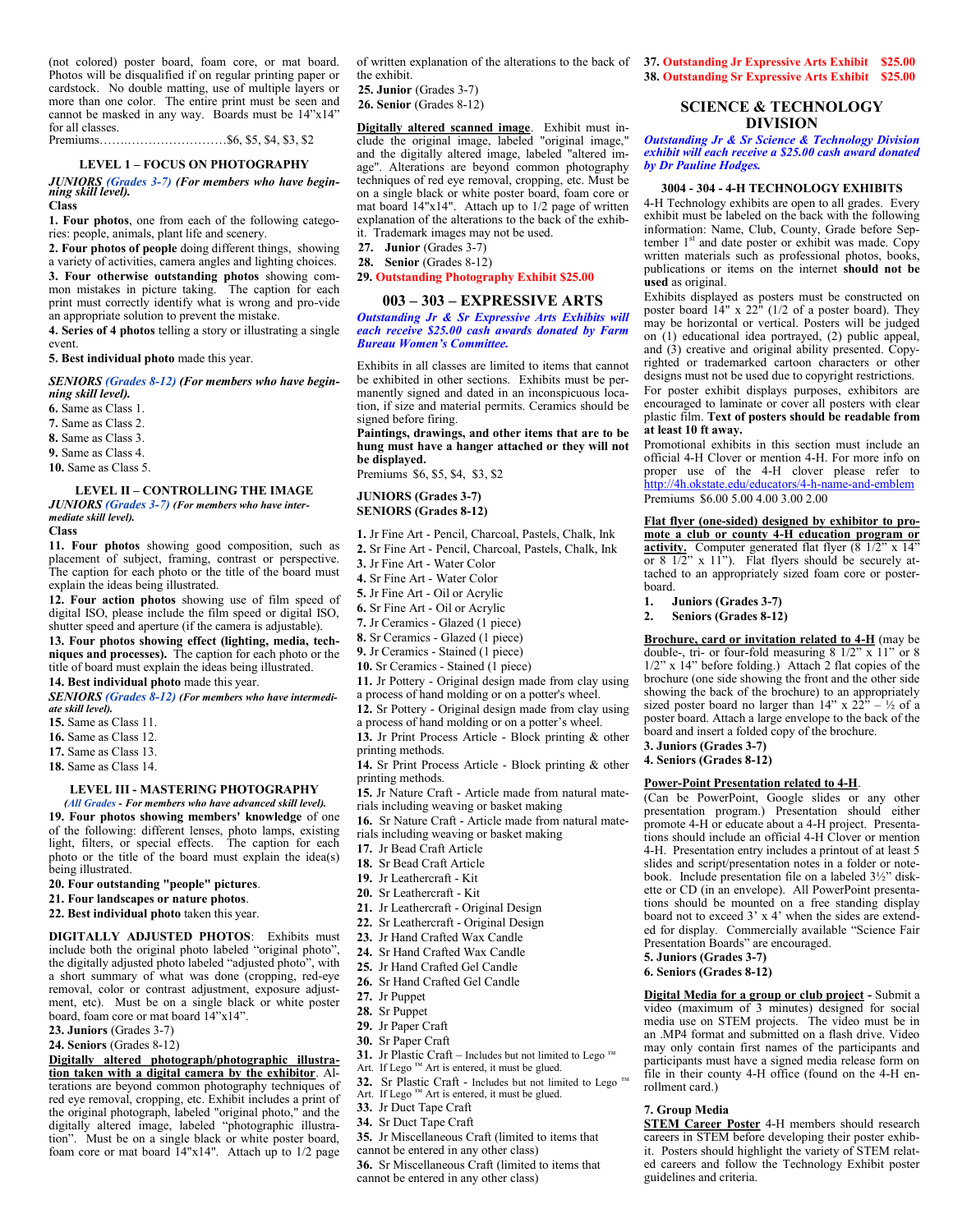# **8. Juniors (Grades 3-7) Draw a Scientist 9. Seniors (Grades 8-12) Careers in STEM**

#### **GLOBAL POSITIONING SYSTEM (GPS) GEOGRAPHIC INFORMATION SYSTEMS (GIS) EXHIBITS**

4-H Youth will learn about Geographic Information Systems (GIS) concepts by collecting data on a loca-tion, describing the attributes. Youth will learn about geospatial technology applications and future career opportunities by working with local government agencies and project partners in their own com-munities. Increased youth involvement in community service and awareness projects that impact local communities by enhancing economic and community development. Every exhibit must be labeled on the back with the following information: Name, Club, County, Grade before September 1<sup>st</sup> of current 4-H year and date poster, map or exhibit was made. Posters/Maps must be  $14$ " x 22" – ½ of a poster board. Exhibitors are encouraged to laminate all posters or cover them with clear plastic film. Maps may be affixed to poster board and doesn't have to be a full 14"x22". Displays must be free standing and no larger than  $3 \times 3'$  (width x depth) with sides extended for display.

**Display illustrating how GPS works**, including the user, control and space segments of the system.

**10. Juniors (Grades 3-7))**

**Display illustrating how GPS works, has been used to improve society.**

#### **11. Seniors (Grades 8-12)**

**Geocache box.** Exhibit would include geocache box with contents, description & photograph of the location in which the box will be located. (Check https://www.georcaching.com/play for instructions on placing and describing).

**12. Juniors (Grades 3-7)**

**13. Seniors (Grades 8-12)**

**Hand drawn map.** Map can either be informational or directional. Attach a one page explanation of the purpose for the map.

**14. Juniors (Grades 3-7)**

## **15. Seniors (Grades 8-12)**

**Computer generated map.** Map can be either informational or directional. Attach a one page explanation of the purpose for the map.

**16. Juniors (Grades 3-7)**

# **17. Seniors (Grades 8-12)**

# **4-H ROBOTICS**

The goal of the 4-H robotics program is for 4-H members to explore science, technology and engineering through designing and building a functioning robot. The robot can be either programmable or remote controlled. The robot can be created by an individual or a group. Every exhibit must be labeled on the back with the following information: Name, Club, County, Grade before September 1st and date poster or exhibit was made. Attach a 3" x 5" index card to each robot/exhibit, explaining:

Construction material, how constructed and goal of project.

Year in project

Grade of member

Whether or not made from a kit

Other pertinent information

Each exhibit should have a one page report explaining the function, purpose and construction of the robot. Displays must be free standing and are limited to  $3' \times 3'$  (width x depth) when sides are extended for display.

# **Programmable or Remote Controlled Robot 18. Juniors (Grades 3-7)**

**19. Seniors (Grades 8-12)**

#### **Display with photographs and explanation of a member developed robot which is not available for exhibit.**

**20. Juniors (Grades 3-7) 21. Seniors (Grades 8-12)**

**Projects Group Developed by two or more 4-H members working together** (Include all 4-H members' information involved on index card)

# **22. Programmable Robot**

**23. Diplay with photographs and explanation of a member developed robot which is not available for exhibit.** 

# **Engineering Design Challenges**

**Criteria:** Engineering design challenges are intended to encourage 4-H members to use the Engineering design process to create their own projects. These projects should include an engineering notebook, journal or description which answer the following questions about their project. Projects without an engineering notebook will be judged accordingly. Projects with notebooks will place before projects without notebooks, journals, or descriptions.

What is the challenge or task of your project (Example: Throw a marshmallow six feet, incorporate technology into clothing, create alternative energy, design and build a rubber band powered car, etc.)

Draw your design

How did you test your design?

What were the results?

How did you change your design to improve it?

Did you retest it? Did the results improve?

Describe your final design and does it work? Engineering Design Challenges will be judged based on creativity, design, function, and recordkeeping (journal or engineering notebook).

# **Marshmallow Catapult Challenge Design Task**

Design requirements: Design a trebuchet-style swing arm catapult. It may be similar to a teeter-totter or swing set. The beam (arm) is able to swing (go up and down). The arm of the catapult must be adjustable from the center to an offset (One side of the beam is longer from center pivot point). Use at least five (5) different types of materials or parts (craft sticks, brads, dowels, etc). Use weights and gravity as the power source. Catapult cannot be any larger than a 3 foot cube  $(3'x3'x3')$ . Launch a marshmallow at least six (6) feet. A journal or engineering notebook should be included to describe the creation, purpose and function of the device. Explain how you built and tested your catapult. Chart your marshmallow launches. Reference: National 4-H Curriculum, Junk Drawer Robotics, Level 1 **https://shop4-h.org/products/junk-drawer-roboticscurriculum-1-give-robotics-a-hand**

# **24. Juniors (Grades 3-7) 25. Seniors (Grades 8-12)** Alternative Energy Design Challenge

Design and build a device to utilize wind, solar, or water power. Commercially available parts are acceptable but the majority of the project must be homemade by the member. Must fit entirely within a 12-inch cube  $(12"X12"X12")$ . A journal or notebook should be included to describe the creation, purpose and function of the device. References for this project may include but are not limited to:

Wind Power

- 4-H Power of Wind Curriculum: [https://shop4](https://shop4-h.org/products/power-of-the-wind-curriculum-set-of-2)[h.org/products/power](https://shop4-h.org/products/power-of-the-wind-curriculum-set-of-2)-of-the-wind-curriculum[set](https://shop4-h.org/products/power-of-the-wind-curriculum-set-of-2)-of-2
- 2011 NYSD Wired for Wind: [https://4](https://4-h.org/parents/national-youth-science-day/wired-for-wind/)-h.org/ [parents/national](https://4-h.org/parents/national-youth-science-day/wired-for-wind/)-youth-science-day/wired-for[wind/](https://4-h.org/parents/national-youth-science-day/wired-for-wind/) Solar Power

- Solar Powered Housed Activity [https://shop4](https://shop4-h.org/products/solar-powered-houses-activity-kit) [h.org/products/solar](https://shop4-h.org/products/solar-powered-houses-activity-kit)-powered-houses-activity-kit
- Solar Powered Car Activity [https://shop4](https://shop4-h.org/products/solar-powered-car-activity-kit)-h.org/ [products/solar](https://shop4-h.org/products/solar-powered-car-activity-kit)-powered-car-activity-kit
- **26. Juniors (Grades 3-7)**
- **27. Seniors Grades 8-12)**

#### **Wearable Technology Design Challenge**

Design a piece of wearable technology. Commercially available parts are acceptable but the majority of the project must be homemade by the member. A journal or notebook should be included to describe the creation, purpose and function of the device. Resources for this project may include but are not limited to: References:

- WearTec Curriculum Series books 1-4: [https://](https://shop4-h.org/products/weartec-1-circuitry-leaders-guide) shop4-[h.org/products/weartec](https://shop4-h.org/products/weartec-1-circuitry-leaders-guide)-1-circuitry-leaders -[guide](https://shop4-h.org/products/weartec-1-circuitry-leaders-guide)
- 2017 NYSD Incredible Wearables: [https://4](https://4-h.org/parents/national-youth-science-day/4-h-nysd-2017-incredible-wearables/)-h.org/ [parents/national](https://4-h.org/parents/national-youth-science-day/4-h-nysd-2017-incredible-wearables/)-youth-science-day/4-h-nysd-2017-incredible-[wearables/](https://4-h.org/parents/national-youth-science-day/4-h-nysd-2017-incredible-wearables/)
- **28. Juniors (Grades 3-7)**

# **29. Seniors (Grades 8-12)**

# **Rubber Band-Powered Vehicle Design Challenge**

Design a wheel-driven vehicle, powered only by one rubber band (size #64 approx.  $\sqrt{4}$ " wide by  $3\frac{1}{2}$ " long by 1/32" thick.), which will transport a one-pound "load" (box of baking soda approx. size: 3½" x 4½" x 2") at least 9 feet (on a smooth flat floor) while remaining within the boundaries of a 3 ft. wide parallel track (marked off with masking tape). Speed is not a criteria.

There are no restrictions on materials, size, weight or number of wheels. However, the only energy source permitted is the elastic energy of one rubber band. Commercially assembled vehicles are NOT permitted. However, commercially manufactured components may be used as parts of the vehicle. The vehicle must be selfstarting (i.e., no pushing, external power starts, etc.). Propulsion of the vehicle must be through the wheels (i.e., no propellers, no launching mechanism). Transferring the energy of the rubber band to wheels via gears, fly wheels, etc., is encouraged. No remote-control devices are permitted.

A journal or engineering notebook should be included to describe the creation, purpose and function of the device. Explain how you built and tested your vehicle and if you made any modifications. Chart or graph collected data and explain how you measured improvements in your engineering notebook or journal. **30. Juniors (Grades 3-7)** 

# **31. Seniors (Grades 8-12)**

#### **The Future of Agriculture Research Challenge Displays**

The future or agriculture research displays will illustrate current research and forward/futuristic thinking that is changing the field agriculture and agricultural based careers. 4-H members will research current trends, future thoughts and ideas for continuing to effectively feed the world. These projects should have a minimum of three scholarly references identifying where and when the information was published. These projects may:

- Describe the challenging need for increased food production for a growing population
- Describe a new agricultural production technique or an emerging agricultural technology that will enhance or improve our agricultural and food production systems,
- Illustrate a new vision for the future of agriculture

• Describe new STEM-based careers in agriculture. Research displays should use research-based information and resources to answer questions similar to the following, "What will the future of Agriculture look like?", "How will agriculturalist feed an ever-growing population?" or "What are future careers in agriculture?"

All research displays should be mounted on a freestanding display board not to exceed 3' x 4' when the sides are extended for display. Commercially available "Science Fair Presentation boards" are encouraged". First place exhibits in each class will be displayed. Second place and sub-sequential exhibits may be displayed based upon space available and judges'/ committees' discretion. Displays should be readable/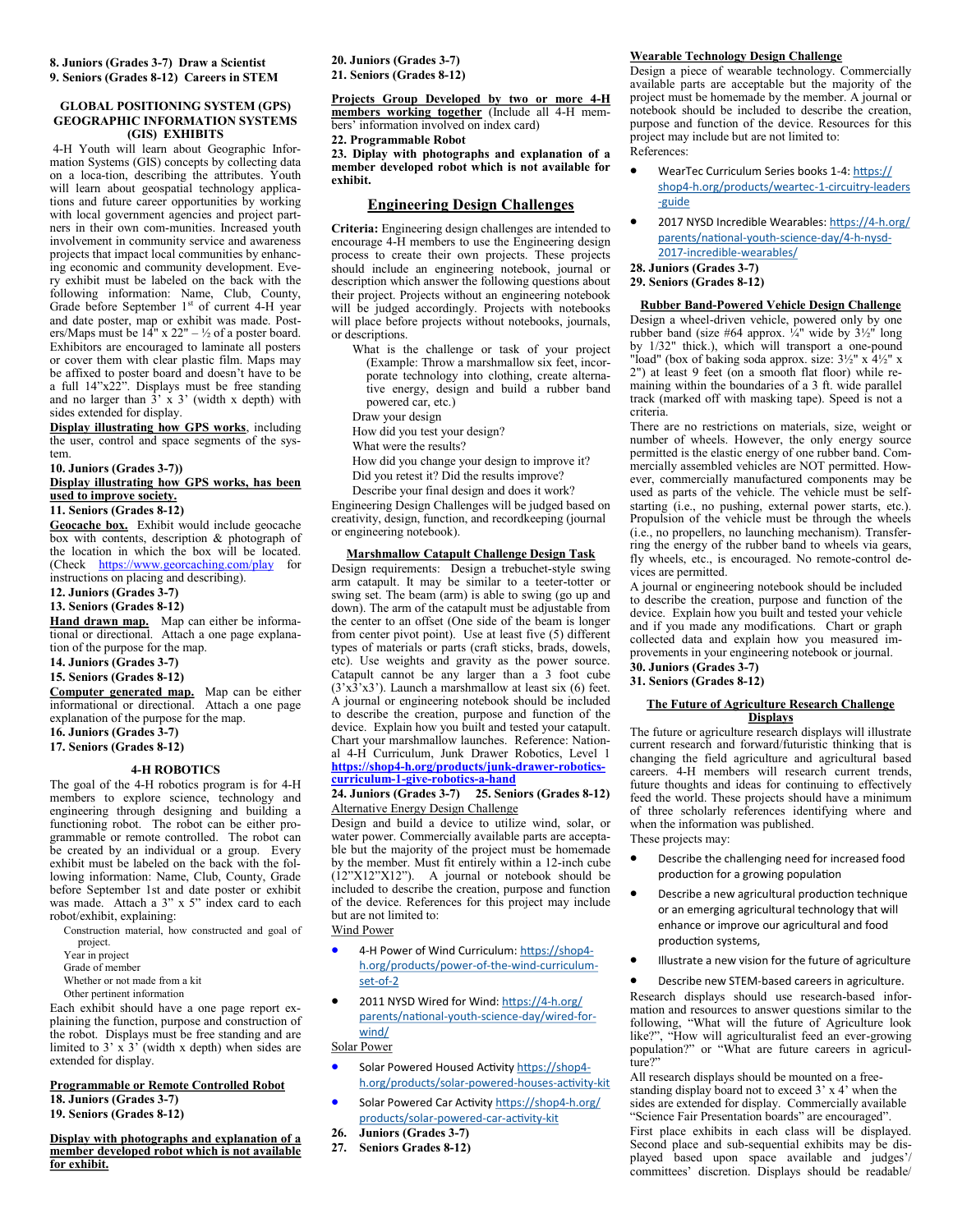understandable from a distance of 10 ft. A complete research report should be included with the display in a notebook.

#### **32. Juniors (Grades 3-7) 33. Seniors (Grades 8-12)**

**3005 - 305 - SCIENCE DISCOVERY PROJECTS** The goal of this project and exhibit is to allow 4-H members to:

Use the scientific method to gain an understanding of how things work and the variables that affect them. Take an open and creative approach to problem solving.

Learn that a successful outcome is based not on personal opinion but on scientific fact.

Improve written and visual communication skills.

4-H members are encouraged to use their 4-H projects as the basis for their scientific research and discovery project. Exhibits should relate to one of the following topics:

•Behavioral and Social Sciences

•Biochemistry, Medicine, and Health Sciences

- •Botany and Zoological Sciences
- •Computer Science
- •Earth and Space Sciences

•Engineering

- •Environmental Sciences
- **•Mathematics**

•Physical Sciences

A few resources for finding project ideas are: The WWW Virtual Library: Science Fairs - http://

physics.usc.edu/~gould/ScienceFairs/

Information about Oklahoma Science Fairs - http:// ossef.zfairs.com/

Displays must be free standing and are limited to 3' x 4' (heighth x width) when sides are extended. Displays without reports will be judged accordingly. Displays with reports will be placed above those missing reports. Premiums \$6.00 5.00 4.00 3.00 2.00

## **Classes**

**1. Beginning Division (Grades 3-5)** - A display illustrating the project.

**2. Intermediate Division (Grades 6-8)** - A display with an accompanying report of approximately two typewritten pages.

**3. Advanced Division (Grades 9-12)** - A display and a written report about the project that includes an interview with a scientist, science teacher or someone who is knowledgeable about the area that is being studied. (Example: a beekeeper could help with bee projects.) Reports should be three to five pages in length.

**4. Team Exhibit (All Grades)** - Team may include a maximum of three members - A display and a written report about the project. It is recommended that it include an interview with a scientist, science teacher or someone who is knowledgeable about the area that is being studied. (Example: an engineer could help with engineering projects.) Reports should be three to five pages in length.

**5. Outstanding Jr Science & Technology Division Exhibit \$25.00 6. Outstanding Sr Science & Technology** 

# **Division Exhibit \$25.00**

# **CONSUMER/FAMILY SCIENCES DIVISION**

## **3006-306 - Design and Construction**

The Skill Mastery sheet (https://4h.okstate.edu/projects/ design-and-construction/curriculum-and-patterns.html) is an education tool to guide project work. Click **Sample Technique Cards** to find instruction for many of the techniques noted in the skill sheets (i.e. facings, zippers, hems, fasteners, etc.) Instruction Sheets for the projects listed can be found at: https://4h.okstate.edu/projects/ design-and-construction/project-guide-sheets.html. Fair exhibits have been carefully selected and directed for members to investigate and learn specific skills/ information and to demonstrate mastery of these skills/ information. The end product/exhibit is being evaluated on the skills "learned/mastered." The skill sheet serves as the member's "personal reflection" and communicates to the judge what was learned. Why is this important?

Because in 4-H, the reflection and application of what **Level 2 (Grades 5-6)**  was learned is more important than the end product/ exhibit. The skill sheet is to be used as a planning tool. It is important that each 4-H member take responsibility for the life skill of "learning to learn." This may require members, leaders and educators to look up terms and learn techniques as part of the educational process. Resources, instructions and project guides are posted online. Members are encouraged to seek out other valid resources which teach proper technique and knowledge in the areas of design and construction.

#### *General Skills to be mastered in project/product in ADC, IDC and HTDC:*

**Structural Design:** Construction technique, size, form, color and texture suited to the materials and product end use.

**Elements of Design:** The finished product illustrates the member is learning or "mastering" the basic elements of design - lines, shapes or forms, textures, colors, and space.

**Principles of Design:** The finished product illustrates an awareness and application of the principles of harmony, proportion, balance, rhythm and emphasis adding dimension, interest and/or appeal to the finished product.

**Surface Design**: Any lines, shapes, colors, textures, or materials applied to the product or item design that creates an emotional or personal quality, individuality and creative expression without disturbing initial/end purpose. Design is that "something" which makes the item unique to the individual designer.

**Reports/Descriptions/Expense Sheet/etc.** – Exhibits requiring a report/description/expense sheet of any kind, can be typed or neatly/legible hand written. Report should be one-two pages. If typed, it must be double spaced using a minimum of 12-point font. **Report MUST be SECURELY attached to the exhibit.** A County may enter one (1) exhibit in each class. A 4-H member may enter one (1) exhibit per class. Hangers will not be returned. Premiums \$6.00 5.00 4.00 3.00 2.00

#### **APPAREL DESIGN & CONSTRUCTION – (ADC)** *Apparel Design & Construction Outstanding Exhibit will receive a \$25.00 cash award donated by Vona Sue Albert In Memory of Jack Albert.*

#### **Level 1 (Grades 3-4)**

Be sure to review section 306 general instructions. Project must have at least 2 of the skills required for the ADC level 1 project work. Some classes have specific Level 1 skills/techniques which must be incorporated into the exhibit.

# **Class**

**1. Simple Tops** (shirt, tank top, t-shirt, vest, poncho, costume, or any other similar simple top). No lined garments. Exhibits in classes 1 and 2 are to be SIM-PLE. Exhibit must have two or more of the specific skills/techniques listed under any of the following heading Level 1 Mastery Sheet: Buttons, Casing, Hem, Seams, Seam Finishes.

**2. Simple Bottoms** (shorts, capris, pants, skirts, costume, or any other similar simple bottom). Garments are not to be lined, have pockets or a zipper. Exhibits in classes 01 and 02 are to be SIMPLE. Exhibit must have two (2) or more of the specific skills/techniques listed under any of the following headings Level 1 Mastery Sheet: [Hem, Seams, Seam Finishes, Waist](https://apps.dasnr.okstate.edu/SSL/4h.okstate.edu/literature-links/lit-online/family-consumer-science/fabric/sample-technique-cards)[band.](https://apps.dasnr.okstate.edu/SSL/4h.okstate.edu/literature-links/lit-online/family-consumer-science/fabric/sample-technique-cards)

**3. Non-Human Apparel** (doll clothes, pet or livestock garment/costume, or any other similar item).

**4. Simple Sewn Fashion Accessory** (sewn hats, scarf, bag, wallet, purse, mittens, string-pack or textile based jewelry, any other similar sewn fashion accessory)

**5. Knitted/Crocheted Fashion Accessory** (knitted/ crocheted hats, scarf, bag, wallet, string-pack, or textile based jewelry, any other similar knitted/crocheted fashion accessory). Exhibit must have two (2) or more of the specific skills/techniques listed under any of the following headings in the Level 1 Mastery Sheet: Crochet, Knitting.

**\*\*See Class 23 All Grades: Apparel Design Project Portfolio**

Be sure to review section 306 general instructions. Project must have at least 2 of the skills required for the **ADC** level 2 project work. Some classes have specific Level 2 skills/techniques which must be incorporated into the exhibit.

**6. Lined or Unlined One-piece garment with facing** (top, robe, jacket, dress, jumpsuit, shooting vest, costume, or any other similar one-piece garment with a facing).

**7. Lined or Unlined Bottom with one or more: pocket, waistband or facing** (shorts, capris, pants, skirts, costume, or any other similar bottom). Exhibit must have two (2) or more of the specific skills/techniques listed under any of the following headings in the Level 2 Mastery Sheet: Facing, [Pocket, Waistband, Zipper.](https://apps.dasnr.okstate.edu/SSL/4h.okstate.edu/literature-links/lit-online/family-consumer-science/fabric/sample-technique-cards) No invisible zippers in level 2. Waistband can be a flat front band and elastic back.

**8. Lined or Unlined Two-Piece Garment with one or more: pocket, waistband or facing**  (coordinating top and bottom, jacket/vest with bottom/dress, PJ's, costume, or any other similar twopiece garment). Exhibit must have two (2) or more of the specific skills/techniques listed under any of the following headings in the Level 2 Mastery Sheet: [Facing, Pocket, Waistband.](https://apps.dasnr.okstate.edu/SSL/4h.okstate.edu/literature-links/lit-online/family-consumer-science/fabric/sample-technique-cards) No invisible zippers level 2. Waistband can be a flat front band and elastic back.

**9. Non-Human Apparel** (doll, pet or livestock garment/costume, or any other similar item).

**10. Sewn Fashion Accessory** (sewn hat, scarf, bag/ string-pack/purse/backpack/hip pack, wallet, stringpack, or textile based jewelry, any other similar sewn fashion accessory).

**11. Knitted/Crocheted Fashion Accessory** (knitted/ crocheted hat, scarf, bag, wallet, stringpack, or textile based jewelry, any other similar knitted/crocheted fashion accessory). Exhibit must have two (2) or more of the specific skills/ techniques listed under any of the following headings in the Level 2 Mastery Sheet: Crochet and/or Knitting.

**\*\*See Class 23 All Grades Apparel Design Project Portfolio**

#### **Level 3 (Grades 7-8)**

Be sure to review section 306 general instructions. Project must have at least two  $(2)$  of the skills/ techniques for the [ADC Level](http://4h.okstate.edu/literature-links/lit-online/family-consumer-science/skill-mastery-sheets) 3 project work. Some classes have specific Level 3 skills/techniques which must be incorporated into the exhibit.

**12. Blouse/Shirt with Sleeves and Closure.** Exhibit must have two (2) or more of the specific skills/techniques listed under any of the following headings in the Level 3 Mastery Sheet: [Buttons and](https://apps.dasnr.okstate.edu/SSL/4h.okstate.edu/literature-links/lit-online/family-consumer-science/fabric/sample-technique-cards)  [Buttonhole, Fasteners, Sleeves, Zipper.](https://apps.dasnr.okstate.edu/SSL/4h.okstate.edu/literature-links/lit-online/family-consumer-science/fabric/sample-technique-cards) No jackets, coats or vests.

**13. Lined or Unlined Bottom with zipper and pocket(s)** Exhibit must have two (2) or more of the specific skills/techniques listed under any of the following headings in the Level 3 Mastery Sheet: [Interfacing/Underlining, Lining, Pockets, Zippers.](https://apps.dasnr.okstate.edu/SSL/4h.okstate.edu/literature-links/lit-online/family-consumer-science/fabric/sample-technique-cards)  Pocket style must be one described on the skill sheet.

**14. Lined or Unlined Two-piece garment** (coordinating top and bottom, jacket/vest with bottom/ dress, PJ's, uniform, costume, or any other **similar** two-piece coordinate). Exhibit must have two (2) or more of the specific skills/techniques listed under any of the following headings in the Level 3 Mastery Sheet: Buttons and Buttonhole, Fasteners, Interfacing/Under-[lining, Lining, Pockets, Sleeves,](https://apps.dasnr.okstate.edu/SSL/4h.okstate.edu/literature-links/lit-online/family-consumer-science/fabric/sample-technique-cards)  [Zipper.](https://apps.dasnr.okstate.edu/SSL/4h.okstate.edu/literature-links/lit-online/family-consumer-science/fabric/sample-technique-cards)

**15. Sewn Fashion Accessory** with closure/fastener and seams. (Examples: hat/earmuffs, wallet, bag/ purse/backpack, costume accessory (such as gloves, apron, bustier), textile based jewelry, or any **similar** sewn accessory. See specific skills/techniques listed under the following headings Level 3 Mastery: [Buttons and Buttonholes, Fasteners, Seams, and](https://apps.dasnr.okstate.edu/SSL/4h.okstate.edu/literature-links/lit-online/family-consumer-science/fabric/sample-technique-cards)  [Seam Finish](https://apps.dasnr.okstate.edu/SSL/4h.okstate.edu/literature-links/lit-online/family-consumer-science/fabric/sample-technique-cards) which may apply.

**16. Fashion Garment or Accessory** created by Knitting/Crocheting/Tatting/Felting or similar technique. No accessory is to be constructed from com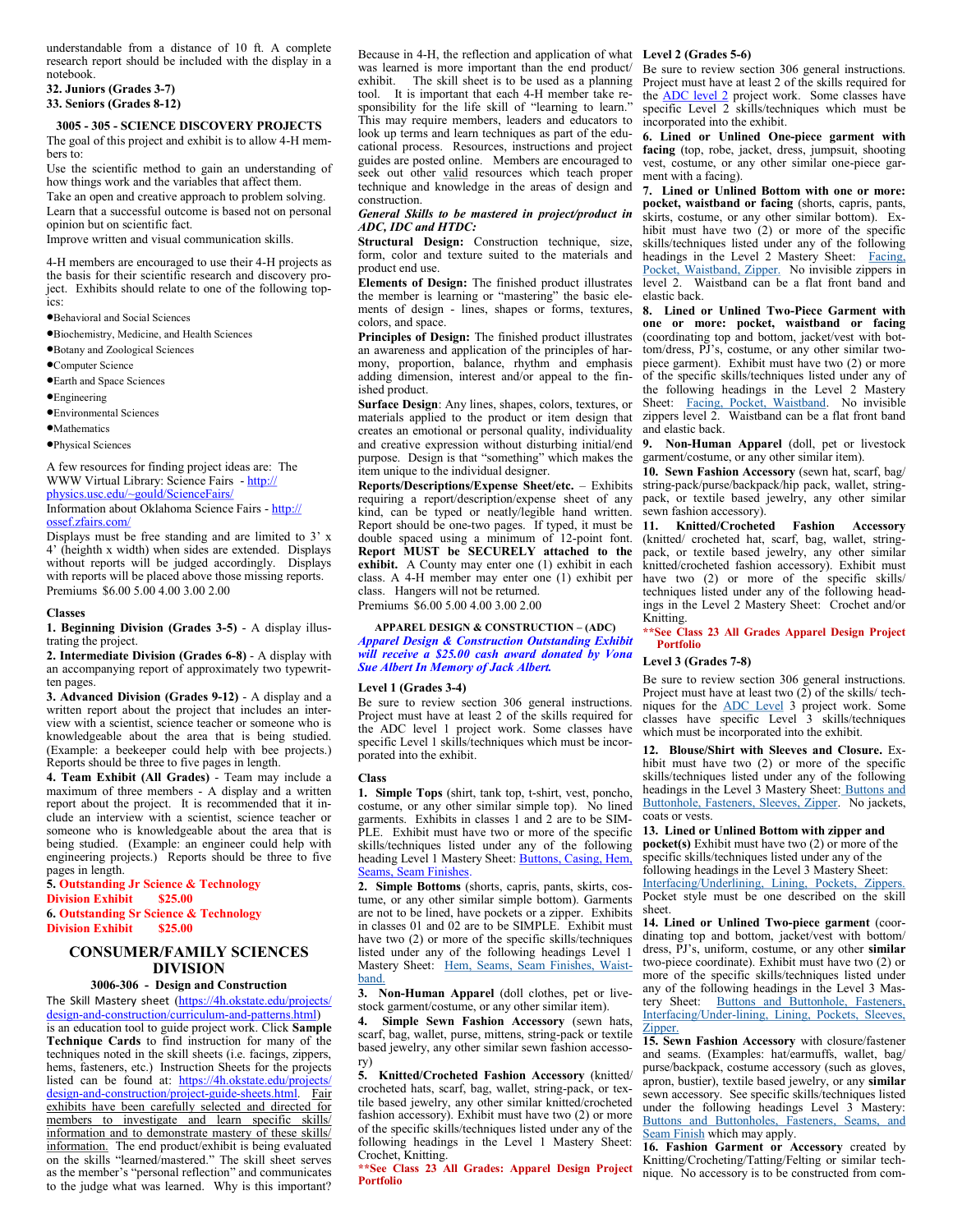mercial/purchased fabric (woven, knit, felt, etc.) Knitted or crocheted exhibit must have two (2) or more of the specific skills/techniques listed under any of the following headings in the Level 3 Mastery Sheet: Crochet and/or Knitting.

**17. "Redesigned" Original Apparel/Fashion Garment** with before and after (garment being worn) pictures and a written description of the design and construction process/steps the member undertook and reason(s) for "redesign." See [Frugal Fashion](http://4h.okstate.edu/literature-links/lit-online/family-consumer-science/fabric/project-guide-sheets-2014/recycle-and-redesign/adc_frugal-fashion/view) Instruc-tion Sheet and other OK [Recycle and Redesign](http://4h.okstate.edu/literature-links/lit-online/family-consumer-science/fabric/project-guide-sheets-2014/recycle-and-redesign/adc_frugal-fashion/view) resources.

#### **\*\*See Class 23 All Grades: Apparel Design Project Portfolio.**

#### **Level 4 (Grades 9-12)**

Be sure to review section 306 general instructions. Project must have at least two  $(2)$  of the skills/ techniques required for the [ADC Level 4](http://4h.okstate.edu/literature-links/lit-online/family-consumer-science/skill-mastery-sheets) project work. Some classes have specific Level 4 skills/techniques which must be incorporated into the exhibit.

**18. One-piece lined or unlined garment** (pants, skirt, coat, jacket, dress, jumpsuit, uniform, formalwear, costume, or any other **similar** garment) with two (2) or more of the specific skills/techniques listed under any of the following headings in the Level 4 Mastery Sheet: Collar/Cuff, Buttons and Buttonholes, [Fasteners, Hem, Interfacing/Under lining/Interlining,](https://apps.dasnr.okstate.edu/SSL/4h.okstate.edu/literature-links/lit-online/family-consumer-science/fabric/sample-technique-cards)  [Lining, Seam, Seam/Finish, Zipper.](https://apps.dasnr.okstate.edu/SSL/4h.okstate.edu/literature-links/lit-online/family-consumer-science/fabric/sample-technique-cards)

**19. Two-piece lined or unlined ensemble/ coordinate** (coat/jacket/vest/shirt/blouse with dress/ pants/slacks/ skirt/etc., suit, costume, or any other similar two-piece coordinate with two (2) or more of the specific skills/techniques listed under any of the following headings in the Level 4 Mastery Sheet: [Collar/Cuff, Buttons and Buttonholes, Fasteners,](https://apps.dasnr.okstate.edu/SSL/4h.okstate.edu/literature-links/lit-online/family-consumer-science/fabric/sample-technique-cards)  [Hem, Interfacing/ Under lining/Interlining, Lining,](https://apps.dasnr.okstate.edu/SSL/4h.okstate.edu/literature-links/lit-online/family-consumer-science/fabric/sample-technique-cards)  [Seam, Seam/Finish, Zipper.](https://apps.dasnr.okstate.edu/SSL/4h.okstate.edu/literature-links/lit-online/family-consumer-science/fabric/sample-technique-cards)

**20. Fashion Garment or Accessory** created by Knitting/Crocheting/Tatting/Felting or similar technique. No accessory is to be constructed from commercial/purchased fabric (woven, knit, felt, etc.) Knitted or crocheted exhibit must have two (2) or more of the specific skills/techniques listed under any of the following headings in the Level 3 Mastery Sheet: Crochet and/or Knitting.

# **21. Functional Fashion Accessory or Garment**

**designed for Special Needs.** *"Special Needs" being the individual requirements of a person with a mental, emotional, physical disability or disease."* **MUST** include a description of whom it was made for, why the need, any special adaptations per the individuals request and any other pertinent information supporting the finished product. (Examples of fashion accessories or garment: apron/tidy-top; garment adaptation; mastectomy pillow; cancer cap/hat; slippers/shoes; wheel chair - coat, gloves, backpack, cell phone caddy; etc. This exhibit is for fashion accessories and garments worn by the person. See IDC class 40 for other special needs item.) See Citizenship through [Service Learning](file:///C:/Users/kknoepf/Downloads/IDC%20Creative%20Component_Service%20Learning_2014.pdf) and [Sewing for Special Needs](http://4h.okstate.edu/literature-links/lit-online/family-consumer-science/fabric/construction/No.%20206d%20005%20Construction%20-%20Sewing%20for%20Special%20Needs.pdf) instructions.

**22. Recycling/Upcycling Apparel on a Budget** – Focus is on the skill/technique mastery applied to the recycling/upcycling of a garment with a budget of \$10. Must include an expense sheet for any supplies/ garments purchased. In kind or on hand supplies (thread, fabric/trim scraps, buttons, interfacing, etc.) used in the design and construction are also to be listed on the expense sheet. Exhibit must include before and after (garment being worn) pictures and a written description of the design and construction process/steps the member undertook. See [Frugal](http://4h.okstate.edu/literature-links/lit-online/family-consumer-science/fabric/project-guide-sheets-2014/recycle-and-redesign/adc_frugal-fashion/view)  [Fashion](http://4h.okstate.edu/literature-links/lit-online/family-consumer-science/fabric/project-guide-sheets-2014/recycle-and-redesign/adc_frugal-fashion/view) Instruction Sheet and other OK Recycle and [Redesign](http://4h.okstate.edu/literature-links/lit-online/family-consumer-science/fabric/project-guide-sheets-2014/recycle-and-redesign/adc_frugal-fashion/view) resources.

#### **\*\*See Class 23 All Grades: Apparel Design Project Portfolio**

#### **All Grades - ADC**

**23. All Grades: Apparel Design Project Portfolio:**  A portfolio is a great record keeping tool. It will be a valuable source for ideas and future projects, a place to share any project work done in ADC, and provide a place to show samples of new techniques or knowledge explored in ADC. It is a notebook with three  $(3)$  sections  $-1$ ) Projects/Products, 2) Sample Technique Pages and 3) Creative Inspirations and Ideas. See [Design Portfolio](file:///C:/Users/kknoepf/Desktop/Fair/Design%20Portfolio) instructions. All Portfolios, regardless of grade, will be judged together. **70. Outstanding Apparel Design & Construction Exhibit \$25.00**

#### **INTERIOR DESIGN & CONSTRUCTION - (IDC)**

*Outstanding Interior Design & Construction Exhibit will receive a \$25.00 cash award donated by Larry & Emma Zielke.*

IDC project must be made largely from a textile product unless otherwise stated. A textile is a flexible material made of fiber/thread/yarn. Textiles are formed with various methods including weaving, knitting, crocheting, knotting or felting. Other words for textiles are cloth and fabric.

#### **Level 1 (Grades 3-4)**

Be sure to review section 306 general instructions. Project must have at least two (2) of the skills/ techniques required for the [IDC Level 1](http://4h.okstate.edu/literature-links/lit-online/family-consumer-science/skill-mastery-sheets) project work. The following headings on the Mastery Sheet will apply to many of the projects listed: [Buttons, Cas](https://apps.dasnr.okstate.edu/SSL/4h.okstate.edu/literature-links/lit-online/family-consumer-science/fabric/sample-technique-cards)[ing, Gathering, Hem, Seam, and Seam Finish.](https://apps.dasnr.okstate.edu/SSL/4h.okstate.edu/literature-links/lit-online/family-consumer-science/fabric/sample-technique-cards)

**24. Home Accent Kitchen:** apron, food caddy/ warmer, appliance cover, message center/board, simple curtains, table cloth, simple table runner, hand/dish towel, potholders, hot pad, lunch bag, (1) placemat, (2) napkins, or any other **similar** item for the kitchen. *All exhibits should illustrate some skill mastery of hand or machine sewing techniques.*

**25. Simple Storage Bag without zipper**: laundry, jewelry, cosmetic/toiletry/shaving/pencil, book/electronic cover, or any other **similar** bag for home/ school/office/shop/vehicle/exercise/hobby/barn/etc. No fashion accessory type bags.

**26. Home Accent Storage**: bucket caddy, hanging storage unit, under-bed storage, basket liners, storage box, locker storage, scrapbook cover, or any other **similar** item. No bags.

**27. Seasonal Décor sewn from fabric**: table runner, (1) placemat with napkin, wall hanging, yard flag/ banner/windsock, centerpiece, decoration, or any other **similar** item, sewn by hand or machine stitching. **This class is not intended for full size quilts/ blankets which do not fit "seasonal décor."**

# **\*\*See Class 40 All Grades: Special "Needs" Accessory**

**\*\*See Class 41 All Grades: Seasonal Décor non fabric \*\*See Class 42 All Grades: Interior Design Project Portfolio**

#### **Level 2 (Grades 5-6)**

Be sure to review section 306 general instructions. Project must have at least two (2) of the skills/ techniques required for the  $\overline{DC}$  Level 2 project work. The following headings on the Mastery Sheet will apply to many of the projects listed: Buttons and [Buttonhole, Casing, Crochet, Darts, Facing](https://apps.dasnr.okstate.edu/SSL/4h.okstate.edu/literature-links/lit-online/family-consumer-science/fabric/sample-technique-cards), Fasteners, [Gathering, Hem, Interfacing, Knitting, Pleats, Seam,](https://apps.dasnr.okstate.edu/SSL/4h.okstate.edu/literature-links/lit-online/family-consumer-science/fabric/sample-technique-cards)  [Seam Finish, and Zipper.](https://apps.dasnr.okstate.edu/SSL/4h.okstate.edu/literature-links/lit-online/family-consumer-science/fabric/sample-technique-cards)

**28. Home Accent Bedroom**: Examples: two pillow cases, two coordinating pillows, pair of curtains (no commercially produced linens), or any combination of two coordinating pieces (i.e. blanket/quilt with binding, lamp shade, lap desk, rug-latched/woven/ braded/etc., painted floor cloth, any other item) for the bedroom).

**29. Storage Bag with some type of closure other than drawstring**: laundry, jewelry, cosmetic/ toiletry/ shaving/pencil, gym/tool/equipment/sewing bag, book/ electronic/computer cover, garment bag, or any other **similar** bag **for** home/school/office/ shop/vehicle/ exercise/hobby/barn/etc. No fashion accessory type bags.

**30. Home Accent Storage**: bucket caddy, hanging storage unit, under-bed storage, basket liners, storage box, scrapbook cover, or any other **similar** item.

**31. Seasonal Décor sewn from fabric**: table runner, (2) placemats with napkins, wall hanging, yard flag/

banner/windsock, centerpiece, decoration, or any other **similar** item, sewn by hand or machine stitching. This class is not intended for full size quilts/blankets which do not fit "seasonal décor."

**\*See Class 40 All Grades: Special "Needs" Accessory \*\*See Class 41 All Grades: Seasonal Décor non fabric \*\*See Class 42 All Grades: Interior Design Project Portfolio**

#### **Level 3 (Grades 7-8)**

Be sure to review section 306 general instructions. Project must have at least two (2) of the skills/ techniques required for the **IDC** Level 3 project work. The following headings on the Mastery Sheet will apply to many of the projects listed: [Applique, Buttons and Buttonhole,](https://apps.dasnr.okstate.edu/SSL/4h.okstate.edu/literature-links/lit-online/family-consumer-science/fabric/sample-technique-cards)  [Crochet, Darts, Facing, Fasteners, Hem, Interfacing/](https://apps.dasnr.okstate.edu/SSL/4h.okstate.edu/literature-links/lit-online/family-consumer-science/fabric/sample-technique-cards) [Underlining, Knitting, Lining, Pleats, Pockets, Seam,](https://apps.dasnr.okstate.edu/SSL/4h.okstate.edu/literature-links/lit-online/family-consumer-science/fabric/sample-technique-cards)  [Seam Finish, Staystitching, Trim\(s\), Top Stitching and](https://apps.dasnr.okstate.edu/SSL/4h.okstate.edu/literature-links/lit-online/family-consumer-science/fabric/sample-technique-cards)  [Zipper.](https://apps.dasnr.okstate.edu/SSL/4h.okstate.edu/literature-links/lit-online/family-consumer-science/fabric/sample-technique-cards)

**32. Home Accent Living/Family Room -** any combination of **two-piece coordinates** for the living/family room (slipcovers, lined or unlined curtains/drapes/ shades, pillows, lap throw/lap quilt, remote caddy, ottoman, lamp shade, fireplace mantel scarf, doily, or any other **similar** item). No full size quilts, full size quilts would be exhibited in classes 55 or 56.

**33. Recycled/Upcycled Furniture –** Painted, stained, refinished, decoupage, tiled or upholstered furniture, or any other appropriate technique not stated to recycle/ repurposed a piece of furniture. Purchasing an unfinished piece of furniture does not qualify as recycling/ repurposing. MUST include before and after (furniture displayed, showing how it was designed to fit a room's décor) photos, a description of the process - inspiration/ design process, who it was made for, why the need, any special considerations, or any other pertinent information supporting the finished product. See [Recycle](http://4h.okstate.edu/literature-links/lit-online/family-consumer-science/fabric/project-guide-sheets-2014/recycle-and-redesign/adc_frugal-fashion/view)  [and Redesign](http://4h.okstate.edu/literature-links/lit-online/family-consumer-science/fabric/project-guide-sheets-2014/recycle-and-redesign/adc_frugal-fashion/view) instruction sheet.

**34. Seasonal Décor sewn from fabric**: table runner, (2) placemats with napkins, wall hanging, yard flag/ banner/ windsock, centerpiece, decoration, or any other **similar** item, sewn by hand or machine stitching. This class is not intended for full size quilts/blankets which do not fit "seasonal décor."

**35. Design Story Board –** For an "Ultimate/Ideal" Room. Include color scheme, wall treatment, floor treatment, floor plan, etc. Exhibit will consist of a multimedia presentation, notebook or story board (matte or foam core board 20" x 15") with above items and a description of what was learned. Project can include but not limited to pictures, samples, diagram of room arrangement, drawings, narration, cost comparison of supplies, arrangements and budget/cost, etc. for project. See **[Storyboard](http://4h.okstate.edu/literature-links/lit-online/family-consumer-science/fabric/project-guide-sheets-2014/storyboard)** instruction sheet.

**\*\*See Class 40 All Grades: Special "Needs" Accessory \*\*See Class 41 All Grades: Seasonal Décor non fabric \*\*See Class 42 All Grades: Interior Design Project Portfolio**

#### **Level 4 (Grades 9-12)**

Be sure to review section 306 general instructions. Project must have at least two (2) of the skills/ techniques required for the [IDC Level 4](http://4h.okstate.edu/literature-links/lit-online/family-consumer-science/skill-mastery-sheets) categories. The following headings on the Mastery Sheet will apply to many of the projects listed: **Applique**, Buttons and [Buttonhole, Bias Tape, Couture Technique/Historic](https://apps.dasnr.okstate.edu/SSL/4h.okstate.edu/literature-links/lit-online/family-consumer-science/fabric/sample-technique-cards)  [Technique, Crochet, Fasteners, Hem, Interfacing/ Un](https://apps.dasnr.okstate.edu/SSL/4h.okstate.edu/literature-links/lit-online/family-consumer-science/fabric/sample-technique-cards)[derlining, Knitting, Lining, Mitered Corners, Pocket,](https://apps.dasnr.okstate.edu/SSL/4h.okstate.edu/literature-links/lit-online/family-consumer-science/fabric/sample-technique-cards)  [Seam, Seam Finish, Staystitching, Trim\(s\) and Zipper.](https://apps.dasnr.okstate.edu/SSL/4h.okstate.edu/literature-links/lit-online/family-consumer-science/fabric/sample-technique-cards)

**36. Home Accent Outdoors/Patio/Camping –** any combination of a two-piece coordinate (picnic/BBQ accessories, patio furniture cushions/covers, shades, (1) placemat with napkin (this is a "set" and does not count as a two-piece coordinate), utensil/condiment caddy, insulated carrier, picnic blanket, outdoor sling chair, hammock, sleeping bag, or any other **similar** item not stated for outdoors/patio/camping.

**37. Design Storyboard –** For an "Ultimate/Ideal" Room. Include color scheme, wall treatment, floor treatment, floor plan, etc. Exhibit will consist of a multimedia presentation, notebook or story board (matte or foam core board 20" x 15") with above items and a description of what was learned. Project can include but not limited to pictures, samples, diagram of room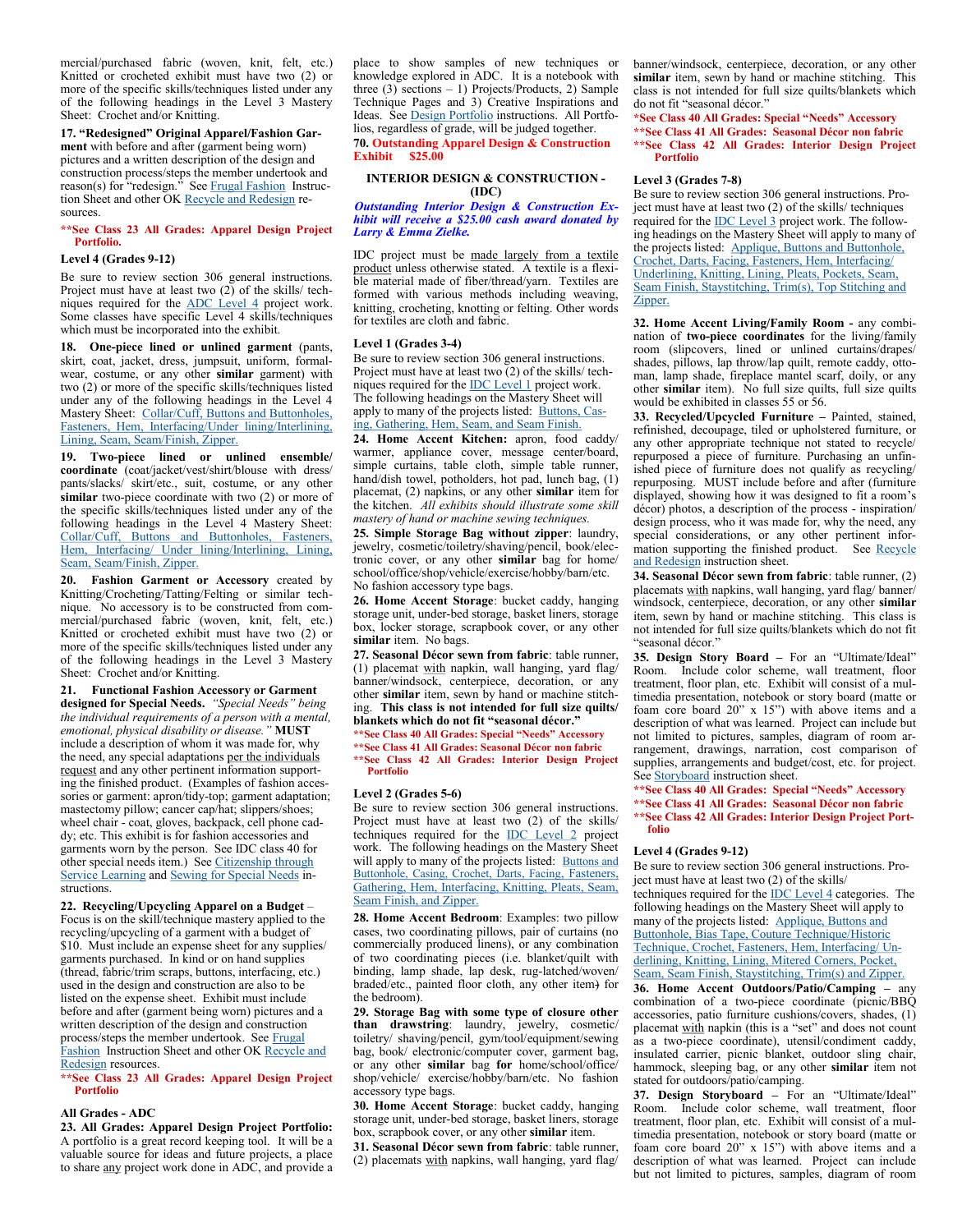of supplies, arrangements and budget/cost, etc. for project. See **Storyboard** instruction sheet.

**38. Recycled/Upcycled Furniture –** painted, stained, refinished, decoupage, tiled and/or upholstered furniture, or any other appropriate technique not stated. MUST include before and after (furniture displayed, showing how it was designed to fit a room's décor) photos, a description of the process who it was made for, why the need, any special considerations, or any other pertinent information supporting the finished product. See [Recycle and Redesign](http://4h.okstate.edu/literature-links/lit-online/family-consumer-science/fabric/project-guide-sheets-2014/recycle-and-redesign/adc_frugal-fashion/view) instruction sheet.

**39. Seasonal Décor sewn from fabric**: table runner, (2) placemats with napkins, wall hanging, yard flag/ banner/windsock, centerpiece, decoration, or any other **similar** item, sewn by hand or machine stitching. This class is not intended for full size quilts/ blankets which do not fit "seasonal décor."

**\*\*See Class 40 All Grades: Special "Needs" Accessory \*\*See Class 41 All Grades: Seasonal Décor non fabric**

# **\*\*See Class 42 All Grades: Interior Design Project Portfolio**

#### **All Grades** – **IDC**

**40. Functional Home Accessory design for Special** 

**"Needs" –** *"Special Needs" being the individual requirements of a person with a mental, emotional, physical disability or disease.* MUST include a description of who it was made for, why the need, any special adaptations per the individuals request and any other pertinent information supporting the finished product. (Examples of housing accessories for special needs: sensory swing/activity station; fidget quilt/ blanket/mat; bedding/pillows/lap blanket; weighted/ pressure/gravity blanket; bed/chair/walker caddy; bath or kitchen accessory; bedrail; storage; etc.) See [Citizenship through Service Learning](file:///C:/Users/kknoepf/Downloads/IDC%20Creative%20Component_Service%20Learning_2014.pdf) and [Sewing for Special Needs](http://4h.okstate.edu/literature-links/lit-online/family-consumer-science/fabric/construction/No.%20206d%20005%20Construction%20-%20Sewing%20for%20Special%20Needs.pdf) instructions.

**41. Seasonal Décor non fabric/textile:** wall hanging, centerpiece, decoration, or any other **similar** item not stated. Exhibit is not to be constructed primarily from fabric or any textile based product. It can have some textiles (i.e. lace, ribbon, buttons, etc.)

**42. Interior Design Project Portfolio:** A portfolio is a great record keeping tool. It will be a valuable source for ideas and future projects, a place to share any project work done in IDC, and provide a place to show samples of new techniques or knowledge explored in IDC. It is a notebook with three (3) sections – 1) Projects/Products, 2) Sample Technique Pages and 3) Creative Inspirations and Ideas. See Design [Portfolio](file:///C:/Users/kknoepf/Desktop/Fair/Design%20Portfolio) instructions. All Portfolios, regardless of grade, will be judged together.

**71. Outstanding Interior Design & Construction Exhibit \$25.00**

### **HOBBIES/TEXTILE DESIGN AND CON-STRUCTION - (HTDC)**

*Outstanding Hobbies/Textile Design & Construction Exhibit will receive a \$25.00 cash award donated by Vona Sue Albert In Memory of Jack Albert.*

HTDC projects are made from a textile product created by the exhibitor, unless otherwise stated. A textile is a flexible material made of fiber/thread/yarn. Textiles are formed with various methods including weaving, knitting, crocheting, knotting or felting. Other words for textiles are cloth and fabric. **Level 1 & 2 (Grades 3-6)**

Be sure to review section 306 general instructions. Project must have at least two (2) of the skills/ techniques required for the [HTDC Level 1](http://4h.okstate.edu/literature-links/lit-online/family-consumer-science/skill-mastery-sheets) project work. See [sample technique cards](https://apps.dasnr.okstate.edu/SSL/4h.okstate.edu/literature-links/lit-online/family-consumer-science/fabric/sample-technique-cards) for some of the HTDC techniques.

**43. Simple Sewn Stuffed Animal, Doll or Puppet**  with both hand and machine stitching techniques. *Focused on showing technique mastery/what was learned constructing the finished product.*

**44. Decorative Textile Technique**: Skill techniques (s) being mastered/learned - screen printing, transfer print-ing, fabric pens, tie dye, batik, stenciling, block print-ing or a **similar** method applied to a textile foundation such as a piece of clothing (shirt/apron/ accessory/etc.), home décor (wall-hanging/picture/ pillow/rug/pillow-case/etc.) purchased or sewn by the exhibitor. *Any skill technique listed in classes 45-48* 

arrangement, drawings, narration, cost compar-ison *are not to be exhibited in this class. Focus is on the 1) mastery of one or more decorative textile technique, 2) creativity, and 3) mastery of the use of the elements and principles of design.*

**45. Textile Fabric Creation**: Skill technique(s) being mastered/learned - weaving (beading or textile), latch-hook, braiding, macramé, knitting, crochet, felting, basket weaving or a combination of one of these techniques to create a textile. "Textile" defined as any woven, looped or felted thread or fiber. Textile is to be constructed into a finished end product no larger than 16" x 16" or an equal surface area (examples of equal surface area: knitted scarf 6" x 42" or a macramé plant hanger 8" x 32"). Knitted or crocheted exhibits refer to Level 1 & 2 Mastery Sheets for specific skills/ techniques. *Focus is on 1) the mastery of one or more textile technique(s) used to produce a textile which is incorporated into an end product 2) creativity and 3) master of the use of the elements and principles of design.* Examples: toy/ game (rug for doll house, doll, ball, etc.), home décor (doily, table scarf, pillow, coaster, wall hanging, plant hanger, small basket, linen - dish cloth, scrub, towel, pillow cover, etc.), clothing/fashion accessory (hat, scarf, purse/bag, jewelry, etc.) or **similar** small item. *Any skill technique listed in classes 44, 46-49 are not to be exhibited in this class*.

**46. Needle Art by Hand**: Skill technique(s) being mastered/learned - hand embroidery, counted crossstitch, needlepoint, crewel embroidery, needle punch or smocking applied to towel, pillowcase, garment, home accessory. Pictures must be framed. Base/ foundation for needle art can be purchased or sewn by the exhibitor. *Focus is on 1) the mastery of one or more "hand" needle art technique(s), 2) creativity, and 3) master of the use of the elements and principles of design.*

**47. Needle Art by Machine**: **Simple** machine embroidery, cross stitch/decorative stitches, or applique applied to small decorative items, home accessories, towel, pillowcase, garment, picture, flag, banner, windsock, etc. Base/foundation for needle art can be purchased or sewn by the exhibitor. *Focused on 1) the mastery of machine created needle art techniques, 2) creativity, and 3) master of the use of the elements and principles of design.* NO full size quilts.

**48. Machine Pieced or Appliquéd Item - Skill tech** -nique(s) being mastered/learned is machine piecing and/or applique in the creation of a "textile/fabric" and then incorporated into an end product. Finished product no larger than 16" x 16" or an equal surface area (examples of equal surface area: fireplace mantel scarf 6" x 42"). *Focus is on 1) the mastery of one or more "machine pieced or appliqued technique(s)", 2) creativity, and 3) master of the use of the elements and principles of design.*Examples might include: picture or wall art, pillow, bag, doll quilt, flag, banner, windsock, etc*.* NO full size quilts.

**49. Repurposed Textile Creation**: Item made from **repurposed textile** material/product which **can be worn/carried or used in the home**. MUST include before and after (a picture being worn or displayed, showing how it was designed to fit room décor) photos, a description of the process - inspiration/ design pro-cess, who it was made for, why the need, any special considerations, or any other pertinent information supporting the finished product. *Focused on 1) appropriate use of repurposed textile, 2) quality of end pro-duct, 3) creativity, and 4) application of the elements and principles of design.* [Recycle and Redesign](http://4h.okstate.edu/literature-links/lit-online/family-consumer-science/fabric/project-guide-sheets-2014/recycle-and-redesign/adc_frugal-fashion/view) instruction sheet.

**\*\*See Class 58 All Grades: Hobbies and Textiles Design Project Portfolio**

**\*\*See Class 59 All Grades: Quilts of Valor Com-munity Service** 

# **Level 3 & 4 (Grades 7-12)**

Be sure to review section 4306 general instructions. Project must have at least four (4) of the skills/ techniques required for the [HTDC Level 3 & 4](http://4h.okstate.edu/literature-links/lit-online/family-consumer-science/skill-mastery-sheets) project work. See [sample technique cards](https://apps.dasnr.okstate.edu/SSL/4h.okstate.edu/literature-links/lit-online/family-consumer-science/fabric/sample-technique-cards) for some techniques in HTDC.

**50. Stuffed animal, doll or puppet** with a minimum of two (2) hand and two (2) machine sewing techniques (i.e. embroidered/appliqued/textile painted

facial features, hair constructed from yarn/floss/fur, movable parts (arm, mouth, legs, etc.), use of fake fur, or any other **similar combination of techniques** showing mastery of skill/technique applied to the finished product.

**51. Decorative Textile Technique**: Design and construction of an apparel/fashion accessory or home décor item from fabric created **using two (2) or more décor-ative textile techniques** described in class 44. *Any skill technique listed in classes 52-57 are not to be exhibit-ed in this class*. *Focus is on the 1) mastery of tech-nique, 2) the creative and appropriate blending of two or more decorative textile techniques, 3) fabric/trim fittingly showcased in a finished product, and 4) master of the use of the elements and principles of design.*

**52. Textile Fabric Creation**: Design and construction of an original "fabric/trim" using at least two (2) tech-niques described in class 45. No size limit. Additional techniques might include but are not limited to hand spinning, cotton linter, and tatting. Additional example: shawl, afghan, stool, socks, etc. Fabric and/ or trim must be made into a finished product. Knitted or crocheted exhibits refer to Level 3 & 4 Mastery Sheets for specific skills/techniques. *Focus is on 1) the mastery of two or more textile technique(s) used to produce a fabric/trim, 2) creative and appropriate use of "fabric/trim" in finished product, and 3) master of the use of the elements and principles of design. Any skill technique listed in classes 51, 53-57 are not to be exhibited in this class*.

**53. Needle Art by Hand**: Two (2) of the following skill technique(s) being mastered/learned and applied to clothing (shirt/apron/jacket/accessory/etc.) or home/ school/office décor (wall-hanging/picture/pillow/ rug/ pillowcase/quilt/blanket/banner, etc.) by "hand."- Techniques include but not limited to embroidery (floss, yarn (crewel) or ribbon), cross-stitch, needlepoint, needle punch, smocking, Trapunto quilting, hand quilting, or similar techniques. Base/foundation for needle art can be purchased or sewn by the exhibitor*. Focus is on1) the mastery of two or more "hand" needle art technique(s), 2) creativity, and 3) a mastery of the use of the elements and principles of design.* This class is not intended for pieced quilts which do not fit the criteria described. A pieced quilt would be exhibited as class 55 or 56.

**54. Needle Art by Machine**: Two (2) or more of these techniques: original free motion embroidery/ thread painting, "modified" commercial/software based embroidery design (must *describe modification (s) on skill mastery sheet)*, Trapunto quilting, quilting, applique, or other advanced needle art technique(s) applied to clothing (shirt/apron/jacket/accessory/etc.) or home/school/office décor (wall-hanging/picture/ pillow/rug/ pillowcase/quilt/blanket/banner, etc.) by 'machine." Base/foundation for needle art can be purchased or sewn by the exhibitor. *Focus is on 1) the mastery of two or more "machine" created needle art techniques, 2) creativity, and 3) a mastery of the use of the elements and principles of design***.** This class is not intended for pieced quilts which do not fit the criteria described. A pieced quilt would be exhibited as class 55 and 56.

**55. Hand Pieced and/or Hand Appliquéd Item**  finished with Hand quilting**.** Piecing and/or applique and quilting MUST have been done by hand, not by machine**.** Examples might include: picture or wall art, pillow, bag, doll quilt, table runner, lap robe, etc. *Focus is on1) the mastery of "hand work," 2) creativity and 3) the mastery of the use of the elements and principles of design.*

**56. Machine Pieced and/or Machine Appliquéd Item** finished with Machine Quilting**.** Quilting must be done by the exhibitor. Examples might include: picture or wall art, pillow, bag, doll quilt, lap robe, table runner, etc*. Focus is on 1) the mastery of one or more "machine pieced or appliqued technique(s)," 2) creativity, and 3) mastery of the use of the elements and principles of design.*

**57. Repurposed Textile Creation**: Item made from repurposed textile material/product which can be worn, used in the home, at school, in the office, on the job, car/boat/vehicle, etc. MUST include before and after (a picture being worn or displayed, showing how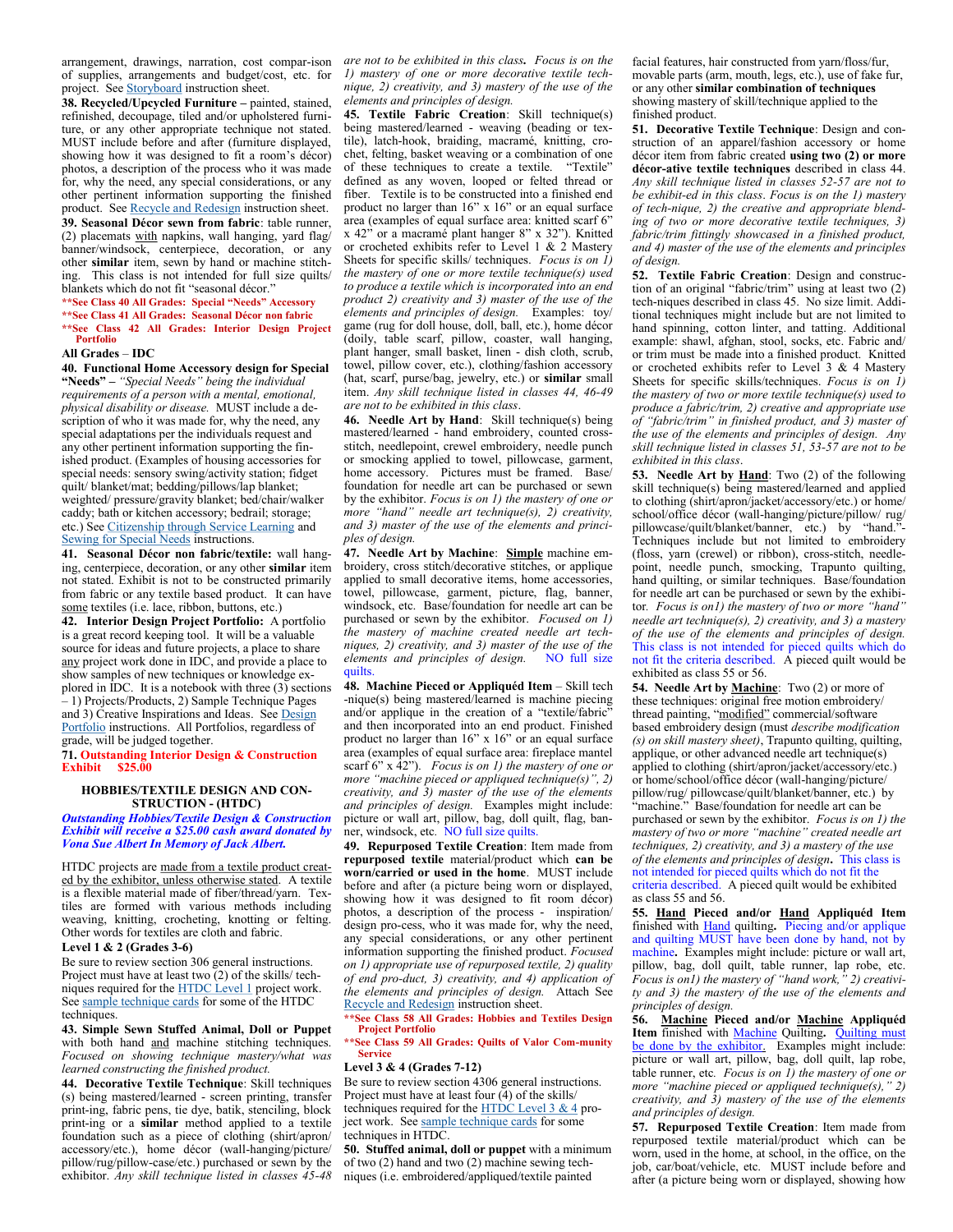it was designed to fit room décor) photos, a description of the process - inspiration/design process, who it was made for, why the need, any special considerations, or any other pertinent information supporting the finished product**.** *Focused on 1) appropriate selection of textile, 2) appropriate construction techniques for end use, 3) creativity, and 4) the use of the elements and principles of design*. See [Recycle](http://4h.okstate.edu/literature-links/lit-online/family-consumer-science/fabric/project-guide-sheets-2014/recycle-and-redesign/adc_frugal-fashion/view)  [and Redesign](http://4h.okstate.edu/literature-links/lit-online/family-consumer-science/fabric/project-guide-sheets-2014/recycle-and-redesign/adc_frugal-fashion/view) instruction sheet.

**\*\*See Class 58 All Grades: Hobbies and Textiles Design Project Portfolio**

**\*\*See Class 59 All Grades: Quilts of Valor Community Service** 

# **All Grades – HTDC**

**58. Hobbies and Textiles Design Project Portfolio:**  A portfolio is a great record keeping tool. It will be a valuable source for ideas and future projects, a place to share any project work done in HTDC, and provide a place to show samples of new techniques or knowledge explored in HTDC. It is a notebook with three  $(3)$  sections – 1) Projects/Products, 2) Sample Technique Pages and 3) Creative Inspirations and Ideas. See [Design Portfolio](file:///C:/Users/kknoepf/Desktop/Fair/Design%20Portfolio) instructions. All Portfolios, regardless of grade, will be judged together.

**59. Quilts of Valor Community Service** – Group or individually constructed quilt, constructed for the express purpose of being presented to a Veteran as part of the Quilts of Valor program. When available, attach the presentation script used in the Awards Ceremony or a copy of the report submitted to [Quilts of Valor](https://www.qovf.org/take-action/report-a-quilt-of-valor-award/) ([https://www.qovf.org/take](https://www.qovf.org/take-action/report-a-quilt-of-valor-award/) -[action/report](https://www.qovf.org/take-action/report-a-quilt-of-valor-award/)-a-quilt-of-valor-award/).

Pictures of the presentation welcome. Be sure to have the veteran's approval to use their picture for display.

# **72. Outstanding Hobbies/Textile Design & Construction Exhibit \$25.00**

### **3007 – 307 - BABYSITTING/CHILD CARE** *Babysitting/Child Care Outstanding Exhibit will receive a \$25.00 cash award donated by Mary Chris Barth.*

A county may enter one exhibit in each class. Individual 4-H member can enter one exhibit per class in appropriate grade group.

Please reference the 4-H Military Partnership guide for Babysitting, updated in 2020 https://4hmilitarypartnerships.org/resources/educatorresources/youth-babysitting for more information Premiums \$6.00 5.00 4.00 3.00 2.00

## **Junior (Grades 3-7)**

**1. Baby Book** - Any practical size, minimum of five pages covering at least 9-10 months of development. Includes photographs, drawings mementos, and comments on developmental milestones. Must be clear that 4-H'er has contributed child development information to book. Baby books prepared earlier by parents may not be entered unless 4-H'er reworks the information. Handwriting should be the youth preparing the xhibit not an adult. See Unit One, Page 13. Do not confuse with class 5, Children's Book.

**2. Puzzles Help Children Learn** - Any size. Two puzzles developmentally appropriate for children at two distinct age and ability levels. Each puzzle must have its own storage container. Puzzles must be sturdy and covered so they can be cleaned with damp cloth. Describe the child for whom each puzzle would be appropriate by giving child's age, interest, ability. Puzzles should be suitable for either boys or girls. Do not indicate that a puzzle is for boys or girls. See Unit One, Page 13. Commercially made puzzles are not eligible.

**3. Child Care Poster** – Must be 14" x 22" and must be permanently signed and dated on the back prior to lamination. Judging committee may mark or punch if not marked. Text of poster should be visible for at least 10 ft. away. Choose one of these topics to develop poster: Behavior and Guidance--Include pictures All food products must be on a paper plate and in a

and fact about child development. (See Unit One, pages 14-15 and No. 706); Safety Risks and Procedures--include common safety risks that a babysitter needs to be aware of and procedures to address the safety issue (See No. 575, pages 4-7 Unit 1, pages 16- 17; Unit 2, pages 28-29; 4-H Army Child & Youth Services Babysitting Student Guide, pages 25-44); Ages and Stages of Development (No 575, page 10, 4 -H Army Child & Youth Services Babysitting Student Guide, pgs. 49-50)

**4. Basic First Aid Kit** – Create a basic first aid kit from scratch (not a purchased kit) that includes the basic supplies to take care of small accidents such as bumps, scrapes, stings, and sprains. Include an emergency contact list in the first aid kit that includes but is not limited to: Emergency numbers for police, fire department, poison control, veterinarian, etc. Include a supply list and the cost to put the kit together. The kit should be in a container with a lid or zipper closure. Make sure there is a label on the kit that identifies it as a "First Aid Kit." See 4-H Army Child & Youth Services Babysitting Student Guide, pages 37- 41)

# **Senior (Grades 8-12)**

**5. Children's Book** - Written, illustrated and constructed by 4-H'er. May be written for a specific child with text relating to that child or for children of certain age range. Indicate appropriate age range. Construction paper, computer print out, cloth or poster board may be used. Illustrations may be drawn, photographs, appliqués, magazine pictures or reassembled from other books. See No. 707, Books for Children. Do not confuse with Class 1, Baby Book.

**6. Surprise Suitcase** - Fill suitcase with homemade or store bought items for children you babysit. Could include books, puzzles, games, play dough, balls, costumes. Indicate appropriate age child to use each item. Include records of how children have responded to materials. Package in suitcase that can be taken to the home. See No. 722, Child Care Kit. May include commercial puzzles. Contents need to be in a suitcase or a container with a lid.

**7. Create a Game** - Create a board game or card game to teach a specific topic to a child. Examples might include but are not limited to: Hygiene practices, exercise and fitness, safety, etc. Game boards must be 14" x 22" and must be permanently signed and dated on the back prior to lamination. Judging committee may mark or punch if not marked. Make sure to laminate game boards, cards or any pieces made of paper so that they are durable. Include written instructions of the rules of the game. Note in the instructions the age appropriateness of the game.

## **8. Outstanding Babysitting/Child Care Exhibit \$25.00**

# **HEALTH/LIFESTYLE EDUCATION DIVISION**

*Outstanding Health/Lifestyle Education Division Exhibit will receive a \$25.00 cash award donated by Modern Woodman of America/Darren Depew*

# **3008 - 308 - FOODS SCIENCE & NUTRITION EXHIBITS**

Counties may enter one food preparation and preservation exhibit per class. Individual 4-H members can enter one exhibit per class, but are restricted to those exhibits designed for his/her grade group. Educational exhibits must fit 3' x 4' (width x depth) space, with sides extended. Exhibits must be free standing with sides attached. Poster must be construct-ed on poster board any size up to 14" x 22". Posters and displays must be permanently signed and dated on the back prior to lamination. Text of posters and displays should be readable from at least 10 feet away. Criteria for evaluating educational displays and posters include:

> Originality of Idea — 20 points Educational Value — 50 points Display Value — 30 points

sealed plastic bag. The superintendent will only exhibit a slice of cake or bread and one cookie, muffin or roll of all exhibits and will dispose of all excess food. 4-H'ers may use recipes indicated in the Food Science manuals or any other recipe that fits the exhibit requirements. Cakes must be made from scratch using shortening mixing method (no angel food or chiffon-type). Bread machines may be used for the bread exhibits but bread must be made from scratch - no mixes.

Dried foods should be exhibited in a sealed, plastic sandwich bag. Canned food should be placed in colorless, standard canning jars such as those made by Kerr, Ball, etc., and properly sealed with twopiece lids (no paraffin on jams and jellies). Other types of jars will be rejected. Judges will remove the screw bands at time of judging. Labels should be neat and plainly written. Jars of jams and jellies being considered for ribbons (at state) may be evaluated for taste in addition to traditional attributes. Resources can be found at: https://4h.okstate.edu/ events/okc-tulsa-state-fair/index.html and https://4h.okstate.edu/projects/nutrition-health-

# wellness/index.html Only the top 5 exhibits in each

food preparation class will be displayed. All other exhibits may be picked up after judging is complete. Any exhibit not picked up the day of judging will be disposed of by fair officials. Premiums \$6.00 5.00 4.00 3.00 2.00

# **FOOD PREPARATION**

**Only one piece of 1st through 5th place food preparation exhibits will be displayed. Non-placing exhibits will be discarded if not picked up.**

#### **LEVEL TWO (Grades 3-5)**

**1.** Muffins (3)

**2.** Rolled Biscuits (3)

**3.** Baked Drop Cookies (3) (no shaped cookies such as snickerdoodle or peanut butter)

#### **LEVEL THREE (Grades 6-8)**

**4.** One-half loaf of any yeast bread (not a sweet dough) made by hand or in bread machine

**5.** Yeast Cinnamon Rolls (3) (no icing)

**6.** Rolled Sugar-Type Cookies (3) (no gingerbread recipes)

# **LEVEL FOUR (Grades 9-12)**

**7.** One-half loaf or portion of breads from another culture. Include a one page story on how this bread fits into that culture and its nutritional contribution. **8.** One-half of one 8" or 9" layer Un-iced shorten type cake (no angel food or chiffon)

#### **FOOD PRESERVATION**

Jar rings should be left on for display. Home canned food entries to be presented in standard jars made for home canning, with a raised pattern or lettering, clear, uncolored glass and two-piece lids.)

# **LEVEL TWO (Grades 3-5)**

**9.** One pint or half pint jar of jam or jelly processed in boiling water canner

- **10.** Two pieces of fruit leather
- **11.** One pint or half pint of salsa/picante sauce

#### **LEVEL THREE (Grades 6-8)**

**12.** One pint jar cucumber pickles or vegetable relish **13.** One pint or quart of any single canned fruit (not pickled)

**14.** Dried Fruit (1/2 cup of a single dried fruit). Display in a sealed plastic sandwich/freezer bag.

#### **LEVEL FOUR (Grades 9-12)**

**15.** One pint or quart jar pressure canned vegetables (no tomatoes or pickles)

**16.** One quart or one pint jar of plain canned tomatoes

#### **4-H FOOD SCIENCE & NUTRITION POSTER & EDUCATIONAL DISPLAYS**

Posters and Educational Displays must be permanently signed and dated on the back prior to lamina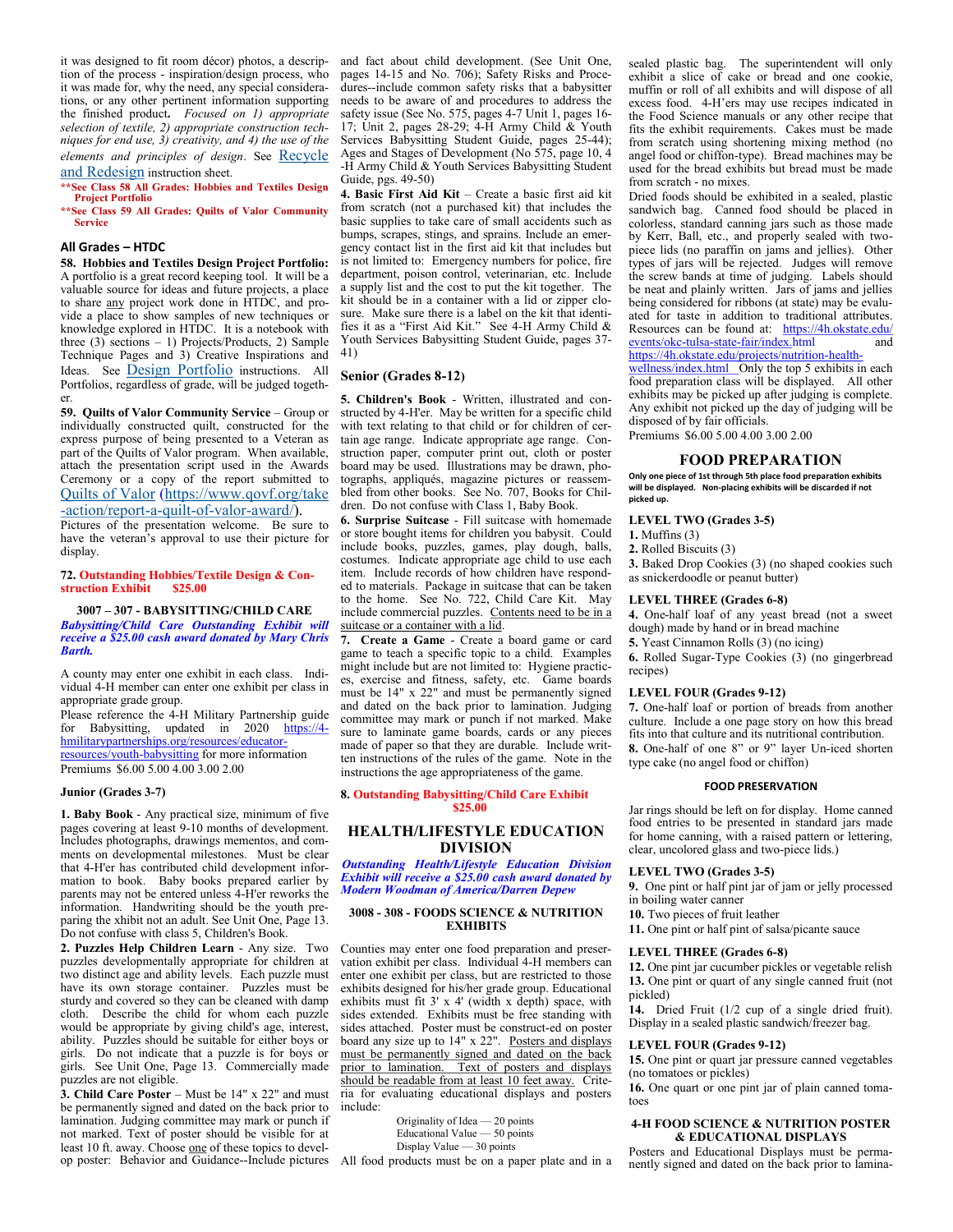tion. Judging committee may mark or punch if not marked. Text of posters and displays should be readable from at least 10 feet away. Educational display no larger than 3' x 4' (depth x width) and selfstanding. Poster size is 14" x 22".

# **DIVERSITY EXHIBITS**

**LEVEL TWO (Grades 3-5)**

**17.** Educational poster based on breads OR cheeses of another country or countries.

# **LEVEL THREE & FOUR (Grades 6-12)**

**18.** Educational poster based on the foods from another culture. Can be based on a cultural celebration.

# **NUTRITION EXHIBITS**

# **LEVEL TWO (Grades 3-5)**

**19.** Educational poster based on recipe modification for healthful eating.

# **LEVEL THREE (Grades 6-8)**

**20.** Educational poster based on the nutritional contributions of fruits and vegetables.

# **LEVEL FOUR (Grades 9-12)**

**21.** Educational display based on a recipe modification to include:

Original recipe and what modifications were made Benefits of the modifications

How did the modifications impact the above factors What were other people's responses to the modifications

# **FOOD OR KITCHEN SAFETY**

# **LEVEL TWO (Grades 3-5)**

**22.** Educational poster based on food or kitchen safety.

## **LEVEL THREE (Grades 6-8)**

**23.** Educational poster based on protein food safety

# **LEVEL FOUR (Grades 9-12)**

**24.** Educational poster based on outdoor cookery or grilling.

# **OTHER EXHIBITS**

**LEVEL TWO (Grades 3-5)**

**25.** Educational poster illustrating a place setting for a specific occasion or menu.

#### **LEVEL THREE (Grades 6-8)**

**26.** Educational display based on a breakfast bread buffet theme. Should include menu, buffet layout, décorations, invitations, & any additional information.

# **LEVEL FOUR (Grade 9-12)**

industry. **28. Outstanding 4-H Food Science & Nutrition** 

# **Exhibit \$25.00**

# **PERSONAL DEVELOPMENT AND LEADERSHIP DIVISION**

*Outstanding Personal Development & Leadership Division Exhibit will receive a \$25.00 cash award donated by Terry & Susan Kile.*

#### **3009 – 309 - PERSONAL DEVELOPMENT**

All curriculum for Personal Development are posted on the Oklahoma 4-H website at: https:/4h.okstate.edu/projects/personaldevelopment/index.html

- *Picture Perfect YOUth curriculum and Leader Guide* – This new curriculum provides specific lessons in each level of the curriculum (beginner, intermediate and advanced) with fair project instructions. On the table of contents of each project manual, lessons with fair projects are noted with a blue ribbon icon. The score sheet for evaluating fair projects are included in all manuals and leader guide.
- *Heritage Scrapbook Classes*  The Heritage Scrapbook project also has a new curriculum. It is posted on the link provided above. This manual provides specific activities for each grade division (beginner, intermediate, advanced). Specific

activities are required for each grade division and **ADVANCED LEVEL (Grades 9-12)** other activities are optional. The Heritage Scrapbook should grow each year! All instructions for completing the Heritage Scrapbook are provided in each activity in the Heritage Scrapbook manual. The score sheet for evaluating the Heritage Scrapbook is included in the manual and Picture Perfect YOUth Leader Guide. Please note that instructions for activities in the Heritage scrapbook are in BOLD in each lesson. Make sure you refer to the score sheets to double check that all required information is included in the scrapbook for each activity.

- *Scrapbooking Classes* The 4-H Scrapbooking project has a specific curriculum which teaches youth the basics of scrapbooking. The manual is posted on the website link above. Youth are encouraged to go through these six lessons before beginning a scrapbooking project. The score sheet for evaluating the Scrapbooking manual.
- Posters and educational displays should follow the guidelines on page 2 of the Oklahoma State Fair rule book unless different instructions are provid-Can I Interview You? ed in the project manual.
- Premiums \$6.00 5.00 4.00 3.00 2.00

# **BEGINNER LEVEL (Grades 3-5)**

**1. My Short Term Goals Poster** – Picture Perfect YOUth Beginner Manual: Let's Take A Goal Setting Ride, page 7.

**2. Hello to the House Poster** – Picture Perfect YOUth Beginner Manual: Who am I? Who are YOU?, page 32.

**3. That's Write! Poster** – Picture Perfect YOUth Beginner Manual: Manners Matter: That's Write!, page 41. The Thank You note subject for 2021 entry is as follows: *Mrs. Mitchell, your 4-H club leader, helped your team practice for the upcoming Clover County Food Showdown.*

**4. My Hands of Service Display** – Picture Perfect YOUth Beginner Manual: Helping Hands in Action, Page 62.

**5. Emergency Preparedness Kit** – Picture Perfect YOUth Beginner Manual: Safe in My World, page 87.

**6. Heritage Scrapbook** – *Required activities:* My Family Tree, Picture This, My Heredity Profile, This is Me. *Optional activities:* Preserving my Family Traditions and Customs, Digital Scavenger Hunt, Can I Interview You?

**27.** Educational poster based on careers in the food pages of a book, not plastic sleeves.) Scrapbooks **7. Scrapbook** – 4-6 pages (pages counted just like should center around a specific theme such as 4-H projects, family vacations, birthday celebrations, a specific family holiday, etc.

# **INTERMEDIATE LEVEL (Grades 6-8)**

**8. Problem Solving Poster** - Picture Perfect YOUth Intermediate Manual: Solutions for Problem-Solving, page 16.

**9. Media Messages: Myth or Fact? Display** - Picture Perfect YOUth Intermediate Manual: The People in Our Lives, page 46.

**10. Leadership Banner Poster** -- Picture Perfect YOUth Intermediate Manual: Modeling Leadership, page 58.

**11. My Thumbprint of Character Poster** - Picture Perfect YOUth Intermediate Manual: I.D. Good Character, page 79.

**12. Cyber Space Safety Board Game** -- Picture Perfect YOUth Intermediate Manual: Cyber Space: Keep It Safe, page 89

**13. Heritage Scrapbook** -- *Required activities:* My Family Tree, Picture This, My Heredity Profile, This is Me, My Day in History, Letter Writing: A Lost Art, Favorite Family Recipe, Hello. My Name is… *Optional activities:* Cultural Museums of Oklahoma, **14.** 50 metered postage marks Digital Scavenger Hunt, Can I Interview You?

**14. Scrapbook** – 8-10 pages (pages counted just like pages of a book, not plastic sleeves.) Scrapbooks should center around a specific theme such as 4-H projects, family vacations, birthday celebrations, a specific family holiday, etc.

**15. Goal Setting Collage Poster** - Picture Perfect YOUth Advanced Manual: Be SMART About Goals, page 15.

**16. The Who, What, Why and How of an Interview Creative Writing Poster** - Picture Perfect YOUth Advanced Manual: Communicating Well with Others, page 34.

**17. Team Building Game Display** - Picture Perfect YOUth Advanced Manual: Teamwork: Towering to Success, page 53.

**18. My BEST Marketable Skills Display** - Picture Perfect YOUth Advanced Manual: Making Your Mark!, page 73.

**19. Vehicle Emergency Kit** - Picture Perfect YOUth Advanced Manual: Destination: Safe, page 81.

score sheet for evaluating the Scrapbooking is Me, My Day in History, Letter Writing: A Lost classes is provided in the 4-H Scrapbooking Art, Favorite Family Recipe, Hello, My Name is.... **20. Heritage Scrapbook** -- *Required activities:* My Family Tree, Picture This, My Heredity Profile, This Art, Favorite Family Recipe, Hello. My Name is…, My Family Genogram, My Life Timeline, Cultural History Exploration, Family Holidays. *Optional activities:* My Family Poem, Digital Scavenger Hunt,

> **21. Scrapbook** – 12-16 pages (pages counted just like pages of a book, not plastic sleeves.) Scrapbooks should center around a specific theme such as 4-H projects, family vacations, birthday celebrations, a specific family holiday, etc

Premiums............................\$6.00 5.00 4.00 3.00 2.00

# **3010 – 310 - POSTMARK EXHIBIT**

This exhibit consists of postmarks, not stamps. Exhibits may be illustrated. All postmarks must be mounted on either 8½" x 11" notepaper or on photo album pages (not to exceed  $10"$  x  $17"$ ) of any color in a binder. All entries are limited to 30 pages for the collection, plus an additional page for the objective of the collection. Plastic cover pages are acceptable to protect the mounts. Any class may be illustrated. Judging Criteria: (1) appearance and neatness; (2) readability; (3) material relates to chosen topic; (4) brief written description telling purpose or objective of your collection.

NOTE: Metered postage marks must not be used in non-metered class exhibits and non-metered postmarks in metered classes. Collections from a commercial source are not eligible for exhibit (i.e. through a postal society membership.) At least onethird of the postmarks in any collection must have been added during the current project year. All entries must be clearly marked on the front cover or inside the front cover with the member's name and county.

Premiums \$6.00 5.00 4.00 3.00 2.00

#### **BEGINNING LEVEL (Grades 3-5)**

**1.** Postmark for 10 post offices in Beaver County or surrounding area

- **2.** 30 Oklahoma postmarks
- **3.** 20 Topical (Any category)
- 
- **4.** 25 metered postage marks

# **INTERMEDIATE LEVEL (Grades 6-8)**

- **5.** 30 hand canceled
- **6.** 10-30 postmarks that tell a story
- **7.** 30 or more different slogans
- **8.** 30 topical (Any category)
- **9.** 30 metered postage marks
- 

# **ADVANCED LEVEL (Grades 9-12)**

- **10.** 100 or more hand cancelled postmarks
- **11.** 30-75 postmarks that tell a story
- **12.** 50 or more different slogans
- **13.** 50 or more topical (Any category)
- 

**Outstanding 4-H Development & Leadership Division Exhibit**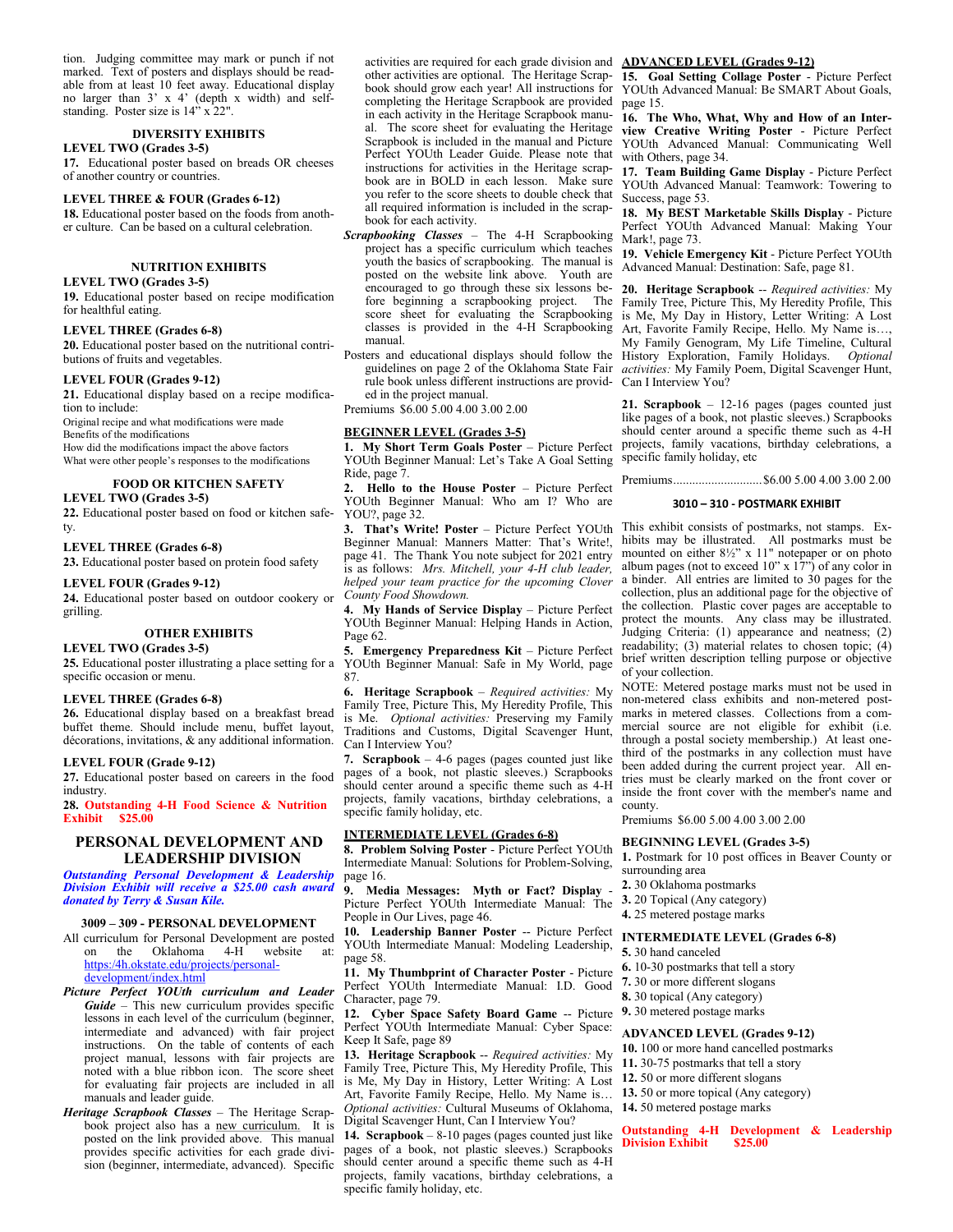#### *Outstanding Exhibit in Electric & Model Rocketry will receive a \$25.00 cash award donated by Judy Depew.*

# **3011 – 311 - ELECTRIC EXHIBIT**

All exhibits must illustrate applications and utilize electrical energy. The exhibit must have been constructed by the exhibitor during the year exhibited and must meet electrical safety standards. All exhibits, except lamps, will be judged on electrical wiring and connections, electrical components, usefulness of exhibit, working condition, complexity and design, appearance, originality, workmanship and safety. Lamps will be judged as described for each class. Exhibits should be permanently signed and dated on the bottom or in an inconspicuous location.

Premiums \$6.00 5.00 4.00 3.00 2.00

**Class**

**1. Electric Projects (Grades 3-7):** Entries to include electromagnets, motors, buzzers and direct current circuit boards.

**2. Kit Lamp (Kit Construction) (All Grades):** Electrical wiring and connections, light source, and suitability as a reading lamp will be judged. Lamps can be floor, desk or wall models.

**3. Original Lamps (All Grades):** Originality, workmanship, electrical wiring and connections, light source, and suitability as a reading lamp will be judged. Lamps can be floor, desk or wall models. (No Kits)

**4. Rewired Lamp (All Grades)**: Workmanship, craftsmanship and electrical wiring and connections will be judged. The lamp will not be judged as a reading lamp.

**5. Electric and Electronic Circuits**: **(Grades 3-7)**. This exhibit should be mounted on a board and clearly show all circuits. The exhibit should be operational and demonstrate a useful principal or be functional. The exhibit should include an explanation of the principal being demonstrated.

#### **6. Electric and Electronic Circuits**: **(Grades 8-12)**. Same as Class 5.

**7. Exhibit (Grades 8-12):** Exhibit demonstrating skill or knowledge such as wire sizing; proper wiring of an electrical cord plug, wall outlet, wall switch, 3 way switch, etc. The exhibit should include an explanation of the principal being demonstrated.

**8. Exhibit (Grades 8-12):** Exhibit of a wiring diagram for a home, other building, or electric supply system for a community.

**9. Electric Concepts Poster (Grades 3-7)** – Poster (14" x 22") Exhibit showing a basic electric concept or explaining the proper use of electricity in modern life. **10. Electronics/Lighting Selection Poster (Grades 8- 12) -** Poster (14" x 22") Exhibit is on information that consumers might use in making a selection of any electronic devices such as computers, games, telephones, lighting fixtures, bulbs or other electronic device.

#### **3012 – 312 - MODEL ROCKETRY**

Posters must be 14" x 22". Exhibitors are encouraged to laminate all posters or cover them with clear plastic film. Display boards should be limited to a maximum of 2' x 3' and must have a single 1/4" hole drilled at the top center of board to allow for display. NO LIVE ROCKET ENGINES WILL BE ALLOWED IN ANY EXHIBIT. Text of posters and displays should be readable from at least 10 feet away. *Homemade rockets could be dangerous to fly.* Model rockets, posters, and displays should be signed and dated in an inconspicuous location. If not marked the judging committee may mark or punch exhibit.

Attach a 3" x 5" index card to each rocket, explaining: --Construction material, how constructed and goal of project

- --Year in project
- --Grade of member
- --Whether or not made from a kit
- --Other pertinent information Premiums \$6.00 5.00 4.00 3.00 2.00

# **JUNIOR (Grades 3-7)**

**1.** Poster showing the parts of a model rocket, with an

explanation of the purpose of each part.

**2.** Poster explaining the function of the model rocket **12.** Refinished item - attach before picture & story engine.

**3.** Poster showing one or more points from model rocketry safety code.

**4.** Model Rocket made from a kit. Must be safe and functional for flight.

**5.** Model Rocket designed and built by exhibitor. **15.** Table Must be safe and functional for flight. (These rockets include water rockets, air power rockets, or any rocket built without a commercial kit.)

**6.** Poster on any other topic pertaining to rocketry. (Examples: History of Rocketry, NASA Rockets, Commercial Rockets, Recent Rocket Launches, Purpose of Rockets, Rocket designs, etc.)

#### **SENIOR (Grades 8-12)**

**7.** Poster or display showing the parts of a model rocket, with an explanation of the purpose of each part.

**8.** Poster or display explaining the function of the model rocket engine.

**9.** Poster or display showing one or more points from model rocketry safety code.

**10.** Model Rocket made from a kit. Must be safe and functional for flight.

**11.** Model Rocket designed and built by exhibitor. Must be safe and functional for flight. (These rockets include water rockets, air power rockets, or any rocket built without a commercial kit.)

**12.** Poster on any other topic pertaining to rocketry. (Examples: History of Rocketry, NASA Rockets, Commercial Rockets, Recent Rocket Launches, Purpose of Rockets, Rocket designs, etc.)

**Outstanding 4-H Electric & Model Rocketry Exhibit \$25.00**

#### **3013 – 313 – WOOD SCIENCE/INDUSTRIAL ARTS PROJECTS**

*Outstanding 4-H Wood Science/Industrial Arts Exhibit will receive a \$25.00 cash award donated by Vona Sue Albert In Memory of Jack Albert.*

The wood science exhibits should demonstrate a project experience, which emphasizes the development of woodworking skills, such as: sawing, sanding, planning, alignment of joints, neat use of fasteners (nails, screws, etc.), and careful application of finishes. Judging will focus on the evidence of these skills.

These exhibits will consist of articles made by 4-H members the past year. The project is not limited to current project idea sheets. It must be proportional; functional; and include the same techniques as the listed classes. Miscellaneous and refinished class items should be similar in size to the exhibits in the classes listed for the grade division. 4-H member can enter only one exhibit per class and is restricted to exhibits designed for his or her grade group. Wood Science exhibits should be permanently signed and dated in an inconspicuous location. If not marked, judge may mark.

Premiums \$6.00 5.00 4.00 3.00 2.00

#### **WOOD SCIENCE**

# **JUNIOR (Grades 3-7) SENIOR (Grades 8-12)**

- **1.** Jr. Wood Carving Article
- **2.** Sr. Wood Carving Article
- **3.** Jr Woodcraft ---- Original design
- **4.** Sr Woodcraft ---- Original design

#### **BEGINNING LEVEL (Grades 3-5)**

- **5.** Wall mounted rack for hot pads, ties, paper towels or other wall mounted item
- **6.** Puzzle or game
- **7.** Spice, what-not or other small shelves
- **8.** Book Ends
- **9.** Miscellaneous

# **INTERMEDIATE LEVEL (Grades 6-8)**

**10.** Book case or entertainment center (without Premiums \$6.00 5.00 4.00 3.00 2.00doors)

**11.** Gun, baseball bat, fishing rod or similar rack

with history of item, cost sheet, and description of process used.

**13.** Miscellaneous

# **ADVANCED LEVEL (Grades 9-12)**

**14.** Gun, curio or display cabinet (with doors)

**16.** Chest

**17.** Miscellaneous

**18.** Refinished Item - attach before picture & story with history of item, cost sheet, and description of process used.

# **METALWORK**

# **JUNIOR (Grades 3-7) SENIOR (Grades 8-12)**

- **19.** Jr. Metalwork ---- Embossed, tooled, etched
- **20.** Sr. Metalwork ---- Embossed, tooled, etched
- **21.** Jr. Metalwork---- Soldered
- **22.** Sr. Metalwork ---- Soldered
- **23.** Jr. Metalwork ---- Arc Welding
- **24.** Sr. Metalwork ---- Arc Welding
- **25.** Jr. Metalwork --- Gas Shielded Arc Welding
- **26.** Sr. Metal Work --- Gas Shielded Arc Welding
- **27.** Jr. Metalwork ---- Free Hand Plasma Cutting
- **28.** Sr. Metalwork --- Free Hand Plasma Cutting
- **29.** Jr. Metalwork --- Computer Aided Plasma Cutting

**30.** Sr. Metalwork --- Computer Aided Plasma **Cutting** 

# **31. Outstanding 4-H Woodworking & Industrial Arts Exhibit**

# **ENVIRONMENTAL EDUCATION AND EARTH SCIENCES DIVISION**

*Outstanding Environmental Education & Earth Sciences Division Exhibit will receive a \$25.00 cash award donated by Mary Chris Barth.*

# **3014 – 314 - SHOOTING SPORTS**

No live ammunition, actual firearms or parts of firearm that could be reassembled should be included. Any manufactured part of a sporting arm may not be displayed. **No knives, axes, etc**. may be entered. For exhibits other than posters, attach a 3x5 inch note card to the back of the exhibit describing the exhibit, what was done to create or prepare this exhibit and how the exhibit relates to the Shooting Sports Project. The 4-H member's name and age must be included (attached to) with the exhibit. Exhibits deemed to be inappropriate will not be displayed. Exhibits suggested but not limited to posters, educational displays, journals, slings, quivers, gun stocks, decoys and equipment.

All exhibits will be judged on the basis of instructions and standards explained in the **OK "501: 4-H Shooting Sports Exhibit Preparation Guidelines Leaders/ Members Guide" #690 (1/2007**) which is available through the County Extension Office and on the Oklahoma State 4-H Website in "Literature<br>on-line" https://4h okstate.edu/projects/shooting[https://4h.okstate.edu/projects/shooting](http://4h.okstate.edu/literature-links/lit-online/others/shooting)sports-curriculum/site-[files/docs/shooting](http://4h.okstate.edu/literature-links/lit-online/others/shooting)-sports- project-prep-guide-updated-[logo.pdf](http://4h.okstate.edu/literature-links/lit-online/others/shooting)

Posters must be 14″ x 22″. For display purposes, exhibitors are encouraged to laminate all posters or cover them with clear plastic film. Posters must be permanently signed and dated on the back. If not marked the judging committee may mark or punch. Posters may be horizontal or vertical. Text of poster should be readable from at least 10 feet away.

Educational display must be three dimensional should be mounted on a freestanding display board not to exceed 36" x 36" (width x depth) when the sides are extended for display. Commercially available "Science Fair Presentation Boards" are recommended.

If you use text, pictures, drawings, artwork or other information not created by you in your exhibit you must cite the source.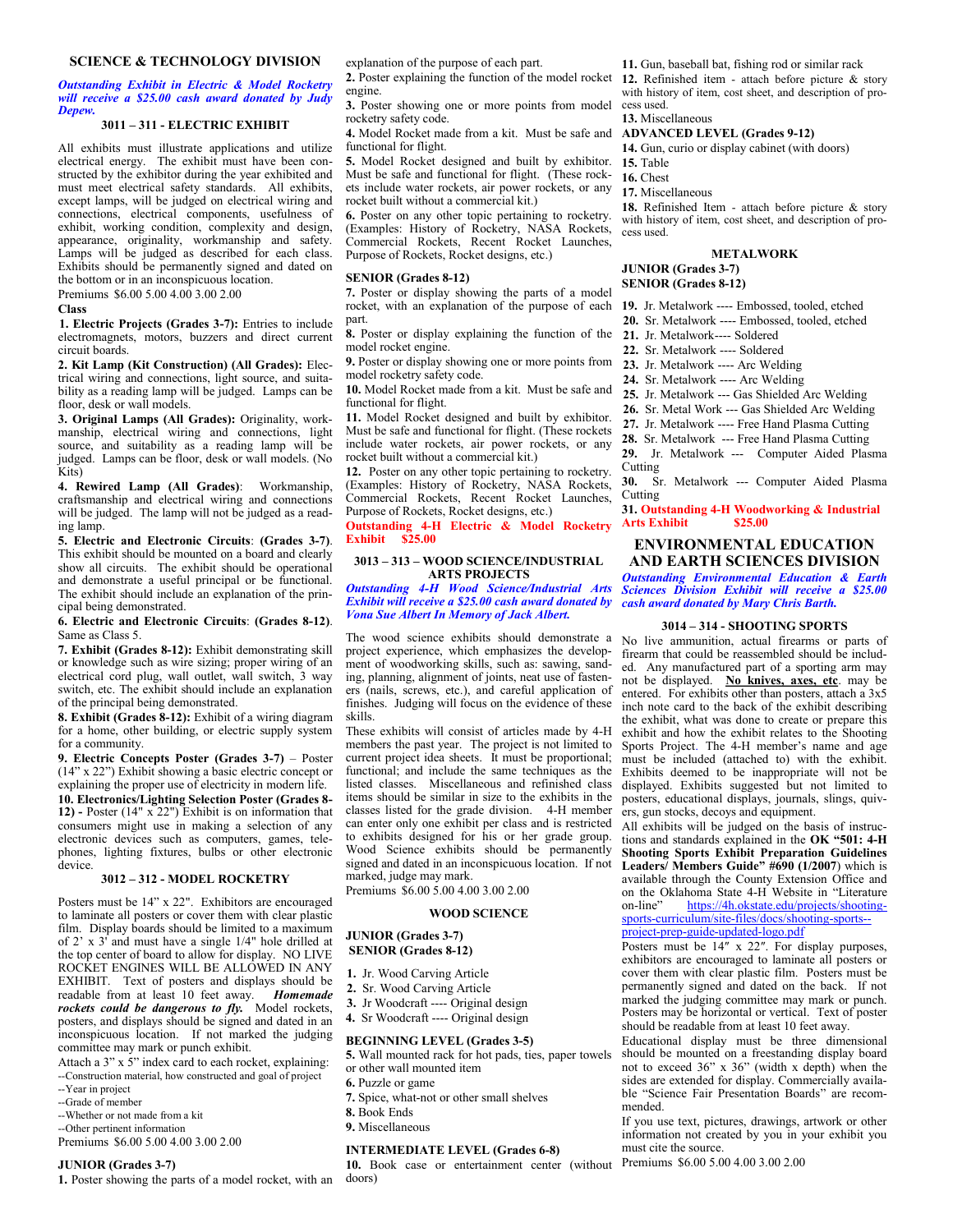#### **JUNIOR (Grades 3-7)**

An explanation must be attached to and/or included in each exhibit listed below describing the subject and what is being illustrated.

**1.** ARCHERY SAFETY: any related item made

**2.** ALL OTHER DISCIPLINE SAFETY: any related item made

- **3.** ARCHERY: any related item made
- **4.** AIR PISTOL: any related item made
- **5.** AIR RIFLE: any related item made

**6.** .22 RIFLE: any related item made

**7.** SHOTGUN: any related item made

**8.** HUNTING AND WILDLIFE: any related item made (May include tanned hides, dried and mounted wings, cleaned skulls or other wildlife parts preserved by the 4-H member. Full taxidermy style mounts will not be accepted due to limited space).

## **SENIOR (Grades 8-12)**

An explanation must be attached to and/or included in each exhibit listed below describing the subject and what is being illustrated.

**9.** ARCHERY SAFETY: any related item made **10.** ALL OTHER DISCIPLINE SAFETY: any related item

made

**11.** ARCHERY: any related item made

**12.** AIR PISTOL: any related item made

- **13.** AIR RIFLE: any related item made
- **14.** .22 PISTOL: any related item made
- **15.** .22 RIFLE: any related item made
- **16.** SHOTGUN: any related item made

**17.** MUZZLELOADING: any related item made

**18.** HUNTING AND WILDLIFE: any related itemmade (May include tanned hides, dried and mounted wings, cleaned skulls or other wildlife parts preserved by the 4-H member. Full taxidermy style mounts will not be accepted due to limited space)

# **3015 – 315 – ENTOMOLOGY**

# **4-H Insect Exhibits**

The exhibits in entomology are planned to build on prior educational experience.

A 4-H member may enter only one insect collection. All insects must be mounted on standard insect pins which can be purchased from the State 4-H Office. Each insect should be identified by their common name using the correct spelling. A typed master list indicating the scientific order and common name of each specimen should accompany the display. The master list document is located at

#### https://4h.okstate.edu/events/okc-tulsa-state-fair/sitefiles/docs/insect-collection-master-list.pdf

Exhibit collections for Classes 1 through 5 are allowed a maximum of five (5) foreign and/or out-ofstate collected insects.

Exhibits in Class 1 (First Year) must be displayed in the folding insect storage box which can be purchased in bulk at

[http://www.bioquip.com/search/DispProduct.asp?](http://www.bioquip.com/search/DispProduct.asp?pid=1002F)

[pid=1002F](http://www.bioquip.com/search/DispProduct.asp?pid=1002F) or individually from the State 4-H office and covered with plastic wrap.

Exhibits in Classes 2 through 5 must be in insect display boxes measuring 19" x 16.5" x 3". This is the size of a Cornell University Drawer. These boxes can be purchased at

[https://www.bioquip.com/search/DispProduct.asp?](http://www.bioquip.com/search/DispProduct.asp?pid=1012AM) [pid=1012AM](http://www.bioquip.com/search/DispProduct.asp?pid=1012AM) or made using the pattern available at [https://4h.okstate.edu/events/okc](http://4h.okstate.edu/events-and-activities/state-events-activities/oklahoma-state-fairs/ENTOMOLOGYEXHIBITDISPLAYBOX.pdf)-tulsa-sate-fair/site[files/docs/entomology](http://4h.okstate.edu/events-and-activities/state-events-activities/oklahoma-state-fairs/ENTOMOLOGYEXHIBITDISPLAYBOX.pdf)-exhibit-display-box.pdf .

*Boxes that are not this size will be DISQUALI-***FIED.** At least one-third of the specimens in any collection must have been collected during the current project year building upon your previous collections. For more information, instructions and judging criteria, please see the State 4-H Website. Premiums \$6.00 5.00 4.00 3.00 2.00

#### **Class:**

**1. 1st Year:** 25 adult insects (representing at least 5 orders) displayed in Folding Insect Storage Box 9"x 13"x 2.5". This box can be purchased in bulk at

# http://www.bioquip.com/search/DispProduct.asp?pid=1002F

or individually from the State 4-H office. Cover with plastic wrap.

**2. 2nd Year:** 40 adult insects (representing 8 orders) which are displayed in the insect display box as indicated above.

**3. 3rd Year:** 50 adult insects (representing 10 orders) which are displayed in the insect display box as indicated above.

**4. 4th Year:** 75 adult insects (representing 12 orders) which are displayed in the insect display box as indicated above.

**5. 5th Year & Beyond:** 100 adult insects (representing 14 orders) which are displayed in the insect display box as indicated above. There is no limit on the number of years this class may be entered, if exhibit has additions or major modifications. At least one-third of the specimens in any collection must have been collected during the current project year building upon your previous collections.

**6. Self-Determined Entomology Exhibit:** Designed to allow exhibitors to prepare educational Entomology exhibits. Exhibits should be educational, neat and attractive and easy to understand. A one-page written report explaining the nature or purpose of the project must accompany the exhibit.

- a. Careers in Entomology
- b. Biodiversity- the roles insects play in the ecosystem
- c. Invasive species
- d. Integrated Pest Management

#### **4-H HONEY EXHIBIT**

Only 1 exhibit allowed in each class per individual. Honey should be placed in colorless, one-pint honey jars or standard colorless one-pint fruit jars such as those made by Kerr, Ball, Mason, etc. Other types of jars will be rejected. Jar covers should be new and should be screwed on tightly to prevent leakage. There should be  $\frac{1}{4}$  –  $\frac{1}{2}$  air space below the lid. Honey should be clear and free from foreign particles.

Comb honey should be perfectly capped, free from stains, bee-bread and finger prints. Edges should be clean-cut, not ragged. One piece only in each jar; as wide as jar mouth will permit and  $3.5 -4$  inches in length. Labels should be neat and plainly written or printed and include: Name, Club, Type of Honey, and Month and Year Collected.

**Class**

**7.** Comb Honey, one pint jar

**8.** Extracted Honey, one pint jar

#### **3016-316 - 4-H FORESTRY**

A member may enter 1 exhibit per class but is restricted to only those exhibits designed for his or her grade group.

Forestry boards and exhibits must be signed and dated on the back by the exhibitor. Two holes ½" in diameter and 1" from the top should be drilled in wood boards to facilitate displaying the exhibit. Premiums \$6.00 5.00 4.00 3.00 2.00

#### **TREE LEAF EXHIBIT**

Exhibits must conform to all requirements, including labeling and display requirements, outlined in 4-H fact sheet #236 "Collecting and Exhibiting Tree Leaves" (revised 9/2007) https://4h.okstate.edu/ projects/environmental-science/sitefiles/docs/ foresty/collecting-and-exhibiting-tree-leaves.pdf

**1. Grades 3-5:** Collection of 10 leaves from trees native to Oklahoma (no introduced species). One specimen must be from a native evergreen - pine or juniper. Include a twig & buds with each broadleaf specimen. Exhibit must be properly labeled and displayed on board 22" wide and 28" tall.

**2. Grades 6-8:** Collection of 15 leaf specimens, representing at least three of the five basic leaf types, from trees native to Oklahoma (no introduced species). Two specimens must be from native awl or scale-leaf evergreen - pine or juniper. Non-native species are acceptable only if they have been introduced for planting windbreaks and shelterbelts.

Include a twig with buds with each broadleaf specimen. Exhibit must be properly labeled and displayed on board 28" tall and 44" wide. Two 28" x 22" boards hinged in the middle are more portable.

**3. Grades 9-12:** Collection of 20 leaf specimens, representing four of the five basic leaf types, from trees native to Oklahoma. Three specimens must be from needle, scale or awl-leaf evergreens. Species of pine not native to Oklahoma are acceptable if they have been introduced for planting windbreaks and shelterbelts. The palmate leaf sample must come form a native Oklahoma species.

# **WOOD SAMPLE EXHIBIT**

Wood sample exhibits should conform to instructions outlined by grade group in Oklahoma 4-H Fact Sheet #238 "Wood Sample Exhibits" (revised 2/07) *ALL MEMBERS SHOULD USE THE GUIDELINES FOR CLASS 11 EXHIBITS* https://4h.okstate.edu/ projects/environmental-science/site-files/docs/ foresty/woodsample-exhibits.pdf

#### **ALL GRADES**

The exhibit shall consist of eight (8) wood samples (4 hardwoods and 4 softwoods) mounted on plywood  $\frac{1}{4}$ " thick x 22" wide x 20" high.

**Self-Determined Exhibit – All Grades:** Open to 4- H members of all grades. Exhibit suggestions are listed in 4-H Member's Guide "4-H Forestry Self-Determined Exhibits" Pub. #239 (revised 03/05). https://4h.okstate.edu/projects/environmentalscience/site-files/docs/foresty/forestryselfdetermined-project.pdf.

This exhibit shall consist of a poster, model, or any one of a great number of other creative efforts by the club member which relates to the science and technology of forestry or is otherwise directly related to forestry. If display not to exceed  $36$ " x  $36$ " (depth x width) or poster not to exceed 14" x 22".

#### **5. Self-determined Exhibit Grades 3-7**

**6. Self-determined Exhibit Grades 8-12**

# **3017 – 317 - GEOLOGY**

Any eligible 4-H member may participate in collecting, identifying, and preparing rock-mineral-fossil exhibit. Individual 4-H member can enter only one exhibit per class. Rock-mineral-fossil exhibitors should securely mount their specimens in a box no larger than  $24$ <sup>"</sup> x  $24$ ". Box can be wood, plastic or cardboard but have a method of covering the rocks, minerals and fossils. Each sample should be mounted or in a compartment and labeled in a neat, orderly manner. Labels should include common name, date, location found and mineral use.

At least 1/3 of the specimens in any collection must have been collected during the current project year. Premiums \$6.00 5.00 4.00 3.00 2.00

#### **Class**

**1. 15 different unpolished rocks, minerals or fossils** collected from Oklahoma.

**2. 30 different unpolished rocks, minerals or fossils,** including specimens of sedimentary, igneous and metamorphic.

**3. Self-Determined Exhibit** - Educational exhibit depicting some phase of geology, testing of minerals, polished rocks, etc. (Display should not exceed  $24" x 24"$ ).

## **ENERGY/PETROLEUM EXHIBITS**

Posters must be on 14" x 22" poster board. Each must be signed and dated on the back in permanent marker prior to laminating. Text of posters and displays should be readable from at least 10 feet away. Displays should be self standing and not bigger than  $3'$  x 4' (width x depth) when sides are extended.

## **JUNIOR (Grades 3-5)**

# **4. Poster on well site safety**

**5. Energy/Petroleum Display.** Subject of the display should be petroleum products; different types of energy and how they work; or different careers in energy.

**6. Energy or Petroleum Science Experimental**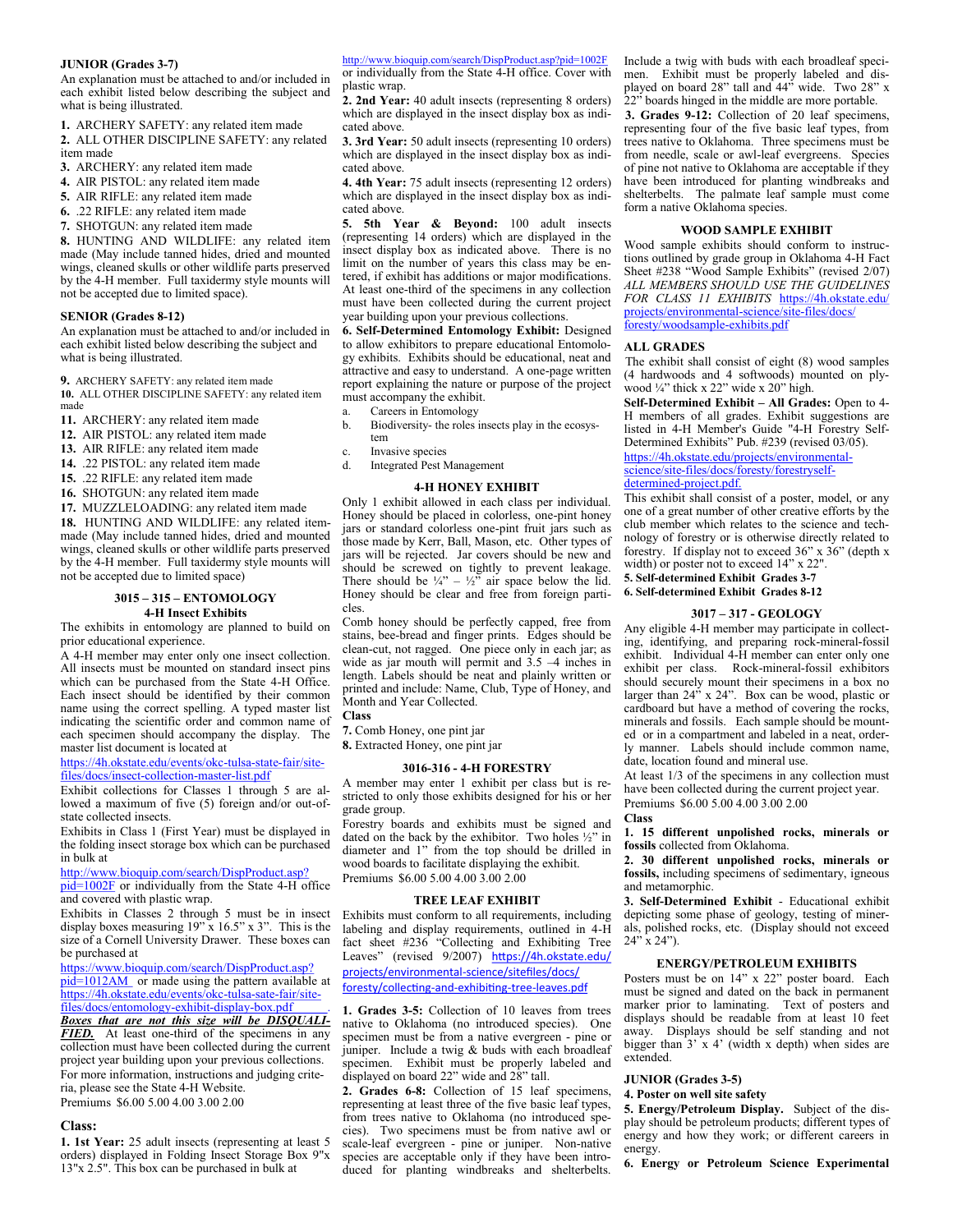**Display (Science-Fair type).** 4-H members are encouraged to (a) use their 4-H projects as the basis for their scientific research and discovery; (b) use the scientific method to gain an understanding of how things work and the variables that affect them; (c) take an open and creative approach to problem solving; (d) learn that a successful outcome is based not on personal opinion but on scientific fact; and (e) use written and visual communication skills.

#### **INTERMEDIATE (Grades 6-8)**

**7. Photography Exhibit over a state park or geological region (not limited to Oklahoma)** – Four photos mounted on 14" x 14" poster board with detailed explanations and information.

**8. Poster on Water Mineral Issue.** Subject of poster should be one of the following:

- What water hardness and mineral testing can determine
- Secondary recovery methods
- Dangers of lead in the water

**9. Energy or Petroleum Science Experimental Display (Science-Fair type).** Same as #6.

# **SENIORS (Grades 9-12)**

**10. Poster of a press release**; collected about the energy information and your interpretation; possible the Energy Index of other Topic.

**11. Energy or Petroleum Display**. Subject of the display should be areas of the Oklahoma Energy Index; different drilling techniques and how they work; or careers in the energy industry.

**12. Energy or Petroleum Science Experimental Display (Science-Fair type).** Same as #6.

**Outstanding Environmental Education & Earth Sciences Division Exhibit** 

#### **3018 – 318 - 4-H WILDLIFE PROJECTS** *Outstanding Jr & Sr Exhibits in Oklahoma Wildlife Division will each receive a \$25.00 cash award donated by Dr Pauline Hodges.*

Exhibits entered in this section should relate to a specific category of game or nongame animals or birds.

# **WILDLIFE PROJECTS**

Only one exhibit allowed in each class per individual in their respective grade category.

All exhibits will be judged on the basis of instructions and standards explained in the "4-H Project Wildlife Exhibit Preparation Guidelines" (#720; revised 12/06) This and other publications listed below are available at the County Extension Office or at https://4h.okstate.edu/projects/environmental-science/ index.html Self-Determined Exhibits - To encourage members to develop their own learning projects, a self -determined exhibit class is included in each category. For ideas and guidelines for exhibits, please see 4-H publication #721 "4-H Wildlife Self-Determined Projects" (revised 12/06) and 4H NREM 624 "Creating A Wildlife Resource Map".

Text of posters should be readable at least 10 feet away. Include references for information. At least one reference must be from a source other than the internet.

All 4-H exhibits should be the original work of the 4- H member. When information is taken from books, publications, magazines, or from the internet it should be expressed in the 4-H members own words. The 4- H member must reference the source of the information by using an asterisk (\*) or a number (if more than one) and name the actual source at the end or bottom of paper, poster or educational display following an asterisk or corresponding number in text.

No copyrighted or trademark protected written or visual material (pictures, photos, drawings, illustrations, etc.) should be used from books, magazines, publications or from the internet without permission from the original creator. If 4-H'er applies for and is granted permission to use a copyrighted or trade-mark protected item, a copy of the permission form or letter needs to be attached to the back of the exhibit and properly cited with an asterisk (\*) or number. If an item (picture, photo drawing, illustration, etc.) that is not protected is used its source must be cited and referenced by using an asterisk (\*) or number and the source information placed at the end or bottom of paper, poster, or educational display, following an asterisk or corresponding number.

All posters, resource maps and displays must be permanently signed and dated on the back. If not marked the judging committee may mark or punch. Text of posters and educational displays should be readable from at least 10 feet away. All exhibit boards must have hangers. Eye screws and wire preferred. No saw-toothed hangers.

Premiums \$6.00 5.00 4.00 3.00 2.00

# **4-H OKLAHOMA WILDLIFE**

Exhibits entered in this section should relate to a specific category of game or nongame animals or birds.

#### **JUNIOR (Grades 3-7)**

**1. (A) A collection of fifteen** (15) different kinds of plants, trees, or shrubs known to provide food or cover for wildlife, mounted on food and cover cards or **(B) a seed board with fifteen** (15) different kinds of seeds eaten by wildlife. (See 4-H Lit. #720 updated 12/06.) No more than four (4) varieties may be cultivated crops. All of the specimens must have been collected during the current project year. For each plant or seed included list one (1) wildlife species that use that plant or seed (on the cover card or board). All plant species must be native to Oklahoma except that up to four (4) of the plants (or seeds) may be from cultivated crops.

**2. Scrapbook of Oklahoma wildlife** (cutouts, pictures, or drawings) of at least 5 mammals, 5 birds, and 5 reptiles or amphibians. Give common name and what habitat they can be found in. Common names should be specific (i.e. black rat snake, pygmy rattlesnake, etc.)

**3. Exhibit of the tracks of 8 wild animals or birds** commonly found in Oklahoma. POSITIVE plaster casts should be mounted on masonite or plywood, not to exceed 12" x 24". Label each track with kind of animal or bird, which county track was found in, what habitat it was found in and what date the track was cast. See 4-H Lit. #473 Animal Tracks for more instructions and details.

**4.** Self-Determined Exhibit. Poster must be 14" x 22". Display must not exceed 3' x 4' (width x depth). Possible examples include but not limited to: a display dealing with methods of identification of waterfowl, a poster on wildlife, or environmental careers. See Lit, # 721 "Self Determined 4-H Wildlife and Fisheries Project Ideas" revised 12/06 for additional examples.

#### **SENIOR (Grades 8-12)**

**5.** (A) **A collection of (30) plants known to furnish food or cover for wildlife,** mounted on food and cover cards or (B**) a seed board with (30) plant seeds** known to furnish food or cover for wildlife. No more than six (6) varieties may be cultivated crops. At least half of the specimens must have been collected during the current project year. For each plant or seed include three  $(3)$  wildlife species that use that plant or seed (on the cover card or board). Species names must be used for both plants and wildlife in addition to the common name. All species must be native to Oklahoma except that up to  $\sin(6)$ may be from cultivated crops.

**6. Evaluation of an Oklahoma habitat type** that includes a general description of the habitat plant and animal species (species names must be used for plants and wildlife in addition to the common names) that occur within the habitat; a range map showing the habitat's distribution within Oklahoma; and threats to that habitat. Examples of possible habitats include: playa lakes, tallgrass prairie, cross timbers, and shortgrass prairie.

**7. Self-Determined Exhibit**. Posters must be 14" x 22". Displays must not exceed 3' X 4' (depth x width). Possible examples include but are not limited to: description of a Wildlife Management Area detailing area, location, habitat, management, and wildlife population trends (if known); or a poster with an emphasis on the life cycle, status, range map, and habitat of an Oklahoman threatened or endangered species. Species names must be use for plants and wildlife in addition to common names. See Lit. # 721 "Self Determined 4-H Wildlife and Fisheries Project Ideas" revised 12/06 for additional examples.

#### **4-H FISHERIES EXHIBITS**

#### **JUNIOR (Grades 3-7)**

**8. Display board showing steps in tying two kinds of fishing knot** used in tying lines or leaders. Use cord instead of fishing line. Mount on board suitable for hanging, not to exceed 12" x 12".

**9. Notebook describing habits and appearance of 5 fishes** found in Oklahoma. Information on each fish to include photo, drawing or cut-out picture, proper common name, kind of food eaten, distinctive physical characteristics, best ways to catch and other topics of interest to anglers.

**10. Display of 5 member assembled lures**, together with the materials from which they were assembled, mounted on a board not to exceed 12" x 16". Lures may be spinners, jigs, flies, plugs or a combination of these. May be entirely homemade or assembled from purchased supplies.

**11. Self-Determined Fish Project.** Educational report, display or project created by the member. Topic to deal with fish, fishing, fish farming, aquatic food chains or pollution in Oklahoma waters. Displays not to exceed 3' x 4' (width x depth) with sides extended. Posters must be 14" x 22".

## **SENIOR (Grades 8-12)**

**12. Notebook describing habits and appearance of 10 fishes** found in Oklahoma. Information on each fish to include photo, drawing or cut-out picture, proper common name, kind of food eaten, distinctive physical characteristics, best ways to catch and other topics of interest to anglers.

**13. Display of 5 fishing flies** tied by the exhibitor. The material and shape of the exhibit will be exhibitor's choice, but cannot exceed 12" x 12" in size. Attach report to exhibit to indicate the following about each fly on the board: type of fly, type of fish it is used to catch, habitat conditions it is used in and cost to purchase or make.

**14. Display of 5 fishing lures.** Lures may be any type commonly used in sport fishing. The material and shape of the exhibit board will be exhibitors choice, but cannot exceed 12" x 12". Attach report to exhibit to indicate the following about each lure on the board: type of lure, type of fish it is used to catch, habitat conditions it is used in and cost to purchase or make.

**15. Self-Determined Fish Project**. Educational report, display or project created by the member. Topic to deal with fish, fishing, fish farming, aquatic food chains or pollution in Oklahoma waters. Displays not to exceed  $3'$  x 4'(width x depth) with sides extended. Posters must be 14" x 22".

## **4-H BIRD EXHIBITS**

The following OK 4-H online publications would be excellent resources along with those listed in exhibit text for learning more about birds and birding: 4-H NREM 620 "Bird Watching – A Beginning"; 4-H NREM 621 "Using Binoculars"; and 4-H NEREM 622 "I Think It Is  $\tilde{A}$ ..." (#622 contains a list of additional resources). These and other publications listed below are available at the County Extension Office or at https://4h.okstate.edu/projects/environmentalscience/index.htm

# **JUNIOR (Grades 3-7)**

**16. Display of home constructed bird feeder** (may be from a kit), must include a 3" x 5" index card tacked to the feeder with the following information: 1) What species was it constructed for; and 2) What habitat and site location (should include height) it be placed in. Should be functional and not decorative.

**17. Display a single unit bird house,** home constructed (may be from a kit) with a  $3"$  x  $5"$  index card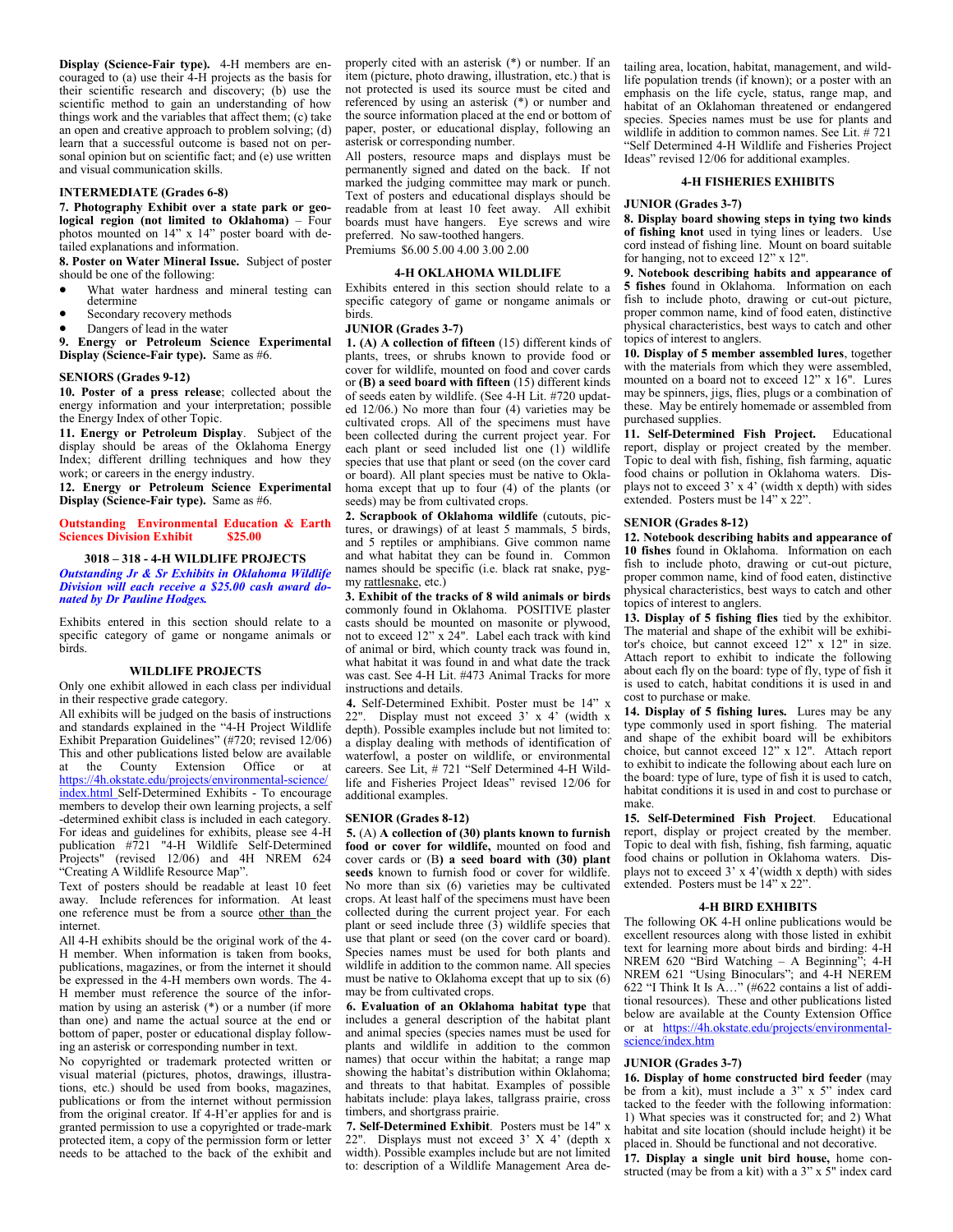tacked to the house with the following information: 1) What bird species was house constructed for, and 2) What habitat and site location (should include height) the house will be placed in. Should be functional and not decorative.

**18. Notebook of 15 pictures**, drawings or photos of birds seen and identified by member and labeled with common name of each.

**19. Self-Determined Poster** (14" x 22"). See "Self Determined 4-H Wildlife & Fisheries Project Ideas" Oklahoma 4-H Pub. #721 (revised 12/06) for ideas. See 4-H Wildlife Project Lit No. 720 "Exhibit Preparation Guidelines Leaders/Members Guide" (revised 12/06) for guidelines.

**20. Observation report for bird feeder** (form found in Wildlife Project Guidelines #720 revised 11/06) used during previous year, including photo of feeder at location used. ("Bird Feeding Station Report" #723 found on OK 4-H Literature On-line under Wildlife & Fisheries). May use feeder made in beginner level or use a purchased feeder.

**21. Observation report for Birdhouse** used during previous year, including photo of house at location used ("Birdhouse Observation Report" #724 found on OK 4-H Literature Online under Wildlife & Fisheries). May use birdhouse constructed or a purchased house.

#### **SENIOR (Grades 8-12)**

**22. Bird habitat improvement exhibit**. Notebook of pictures or drawings explaining how exhibitor is developing or improving a bird habitat. This exhibit may be added to or continued from year to year as the habitat improvements are implemented.

**23. Notebook of bird, feeder or nest/house observation records** for more than current year. Include some picture of house or feeder at location used with analysis of comparisons in observations for years observed. (Observation reports are on OK 4-H Literature Online under Wildlife & Fisheries - "Bird and Nest Observation" #722; "Bird Feeding Station" #723; and Bird Observation; #724).

**24. Self Determined Bird Project**. If poster must be 14" x 22". If display must not exceed  $3'$  x 4' (width x depth). See "Self Determined 4-H Wildlife & Fisheries Project Ideas" Oklahoma 4-H Pub. #721 (revised 12/06) for ideas. See 4-H Wildlife Project Lit #720 "Exhibit Preparation Guidelines Leaders/Members Guide" (revised 12/06) for guidelines.

# **4-H WILDFLOWER STUDY**

At least one-third of the specimens must have been collected during the current project year. See information on pressing plants in "Leaf Pressing and Collecting Hints" 4-H publication #237 (revised 04/04) to prepare plants for collections and exhibits. Diagrams and posters should be hand generated and not downloaded from internet or computer. **"Wildflower Card" (OK 4-H Lit. # 718) can be downloaded from**  OK 4-H Literature Online under Wildlife & Fisheries.

https://4h.okstate.edu/projects/environmental-science/ index.html

Please print form on card stock or heavy paper and hole punch.

#### **JUNIOR (Grades 3-7)**

**25. Collection of 18 Oklahoma wildflowers** properly pressed and mounted on wildflower cards. Label with common name flower family and tell location and date collected. Display in a notebook.

**26. Drawing or diagram** showing parts of a wildflower blossom, not to exceed 8½" x 11".

**27. Self-Determined poster** must be 14" x 22". See "Self-Determined 4-H Wildlife & Fisheries Project Ideas" Oklahoma 4-H Pub. #721 (revised 12/06) for ideas and 4-H Wildlife Project Lit #720 "Exhibit Preparation Guidelines Leaders/Members Guide" (revised 12/06) for guidelines.

**28. Display 2 principle wildflower families** showing four or more pressed flowers of each family labeled with common name. A brief description of each flower family should be included. If poster must be 14" x 22" or display in a notebook.

**29. Make a collection**, mount and press, the leaves of plants showing leaf arrangements (opposite, alternate

and whorled); types of leaves (simple, pinnately compound, palmately compound); leaf margins (toothed, smooth and lobed). If poster must be 14" x 22" or display in notebook on card stock pages or wildflower cards (Lit. # 718).

# **SENIOR (Grades 8-12)**

**30. Collection of 25 Oklahoma wildflowers** properly pressed and mounted on wildflower cards. Label with common name, scientific name, flower family, location collected, date collected, and habitat collected from. Display in a notebook.

**31. Make a collection and mount for display at least 15 kinds of wildflower seeds** that show various adaptations to dispersal by wind, water, birds and mammals.

**32. Special collections**. Collection of specimens in some special category, i.e. one family, poisonous, dyes, edibles, or specific season such as early spring. If poster must be 14" x 22" or display in a notebook on card stock pages or wildflower cards (Lit. # 718).

**33. Self-Determined Exhibit**. If poster must be 14" x 22". Display must not exceed 3' x 4' (depth x height). See "Self-Determined 4-H Wildlife & Fisheries Project Ideas" Oklahoma 4-H Pub. #721 (revised 12/06) for ideas. See 4-H Wildlife Project Lit #720 "Exhibit Preparation Guidelines Leaders/ Members Guide" (revised 12/06) for guidelines.

# **3019 – 319 - 4-H ENVIRONMENTAL STEWARDSHIP**

A 4-H member may enter one exhibit per class, but is restricted to those exhibits designed for his or her grade group.

Exhibits will be judged based on the criteria outlined in the 4-H project fact sheets available from the County Extension Office. Text of posters should be readable at least 10 feet away. Include references for information. At least one reference must be from a source other than the internet. Posters must not be printed directly from the internet this is plagiarism.

Each piece of exhibits containing more than one item must be labeled with exhibitor's name and county. Posters must be signed and dated on the back. Publications listed in this section can be found at

https://4h.okstate.edu/projects/environmentalscience/index.html

Premium \$6.00 5.00 4.00 3.00 2.00

#### **Class**

**1. Vermi Composting (with Worms) (Grades 3-7)** - Compost sample and poster that explains how to compost with worms. Must include report for one or more of the following areas: bins for vermi composting, feeding and care, moisture requirements, harvesting compost. Poster must be on 14" x 22" posterboard and must include a photograph of your compost bin. One pint of compost (worm castings) in a sandwich-size zip-lock bag or pint jar with lid must be included.

**2. Exploring Streams and Lakes Poster (Grades 3-7)** - Poster (14" x 22") with photos showing a stream, lake or pond you have visited. Photos should show things like shorelines or creekbanks, appearance of the water, condition of vegetation on the shore or banks, and problem areas such as erosion, trash or obvious pollution. For more ideas read Lit. #19. "Water Quality of Streams and Lakes" Related report form is  $#20$ . Each photo must have a caption explaining what it shows. Overall, the poster should tell what you think is helping or harming the water or the plants and animals that live there. Changes should be shown over time for projects after the first year. Poster title should include name of water body, if it has one, and town or county where located.

**3. Water Critters (Grades 3-7)** - Display a collection of pond, lake or stream critters (invertebrates only – no animals with backbones e.g. fish or frogs) preserved in one to three baby food jars with rubbing alcohol as described in Lit.  $\#21$ . "Aquatic

Organism". Securely attach a completed Critter ID bookmark (Lit. #29 "Stream & Lake Critter Identification") to the jar using tape and a string around the jar neck. Do not include more than one of each type of critter. Collect only critters found on or in the water, not adult flies. Write a short paragraph telling about the value of water critters - read and sumerize in your own words Lit. # 21 or related materials. Optional: Include one single-sided page of labeled photos or drawings of the site or collecting activity.

**4. Where Does My Water Come From Poster (Grades 3-7)** - (14" x 22") showing or describing the source of your water (lake, aquifer, private well) and/or what is done to it before it (water treatment plant, in home filtration system) gets to your home. See Lit # 19 "Water Quality of Streams" for ideas.

**5. Natural Resources of My County Poster (Grades 3-7)** –  $(14" \times 22")$  Poster with your photos showing a mixture of local natural resources like prairies, forests, scenic views, water bodies, agriculture, wildlife or similar things. Each photo must have a caption naming the resource. Overall, the poster should convince the reader that your county is a great place to live. Poster title should be at least 1 inch tall and include name of your county.

**6. Recycled Item (Grades 3-7)** - usable item that you made from trash other than craft type item. Original ideas and useful items will be ranked higher**.** Attach 3" x 5" card listing all materials used.

**7. Aquatic Habitat Poster (Grades 3-7)** - (14" x 22") with photos showing a stream, lake or pond you have visited. Photos should illustrate distinct habitats such as shoreline vegetation, undercut banks, rocky shores, riffles, pools or runs. Each photo must have a caption explaining what it shows. For more ideas read Lit. #21 "Aquatic organism". Overall, the poster should comment on things you observed that could be helping or harming the critters or their habitat. Changes should be shown over time for projects after the initial year. Poster title should include name of water body, if it has one, and town or county where located.

**8. Homemade stream or lake sampling equipment (Grades 3-7)** - Display one piece of stream or lake sampling equipment that you have made. Write a one-page report explaining its purpose and how to use it. Some possibilities include secchi disks, plankton tows, deep water samplers, and kick nets. See TVA booklet, "Homemade Sampling Equipment" for instructions on how to make equipment. Optional: Include one single-sided page of labeled photos or drawings showing equipment in use.

**9. What Is A Watershed? (Grades 8-12)** - Poster  $(14" x 22")$  Describe what watersheds are and how<br>they work. Title must contain the word, Title must contain the word, "watershed". See Literature #24, "Understanding Human Impact on Streams" for ideas.

**10. Natural Resources of My County Poster (Grades 8-12)**  $- (14" \times 22")$  Poster with your photos showing a mixture of local natural resources like prairies, forests, scenic views, water bodies, agriculture, wildlife or similar things. It is desirable to show people using the resource. Each photo must have a caption naming the resource and explaining how people use and enjoy it. Overall, the poster should convince the reader that your county is a great place to live. Poster title should be at least 1 inch tall and include name of your county.

**11. Stream, Pond or Lake Poster (Grades 8-12)** – (14" x 22") Photos showing a stream, pond or lake you have visited. Poster should show things people have done or might do, along the shore or in the watershed that can harm this stream, pond or lake. For ideas read Literature #21 & #24. Poster title must include name of water body and town or county where located.

**12. Water Critters (Ages 14-18)** - Display a collection of pond, lake or stream critters (invertebrates only – no animals with backbones e.g. fish or frogs) preserved in baby food jars with rubbing alcohol as described in Lit. #21, "Aquatic Organism". Collect in only one water body. Separate critters from different habitats into different jars, labeled with habitat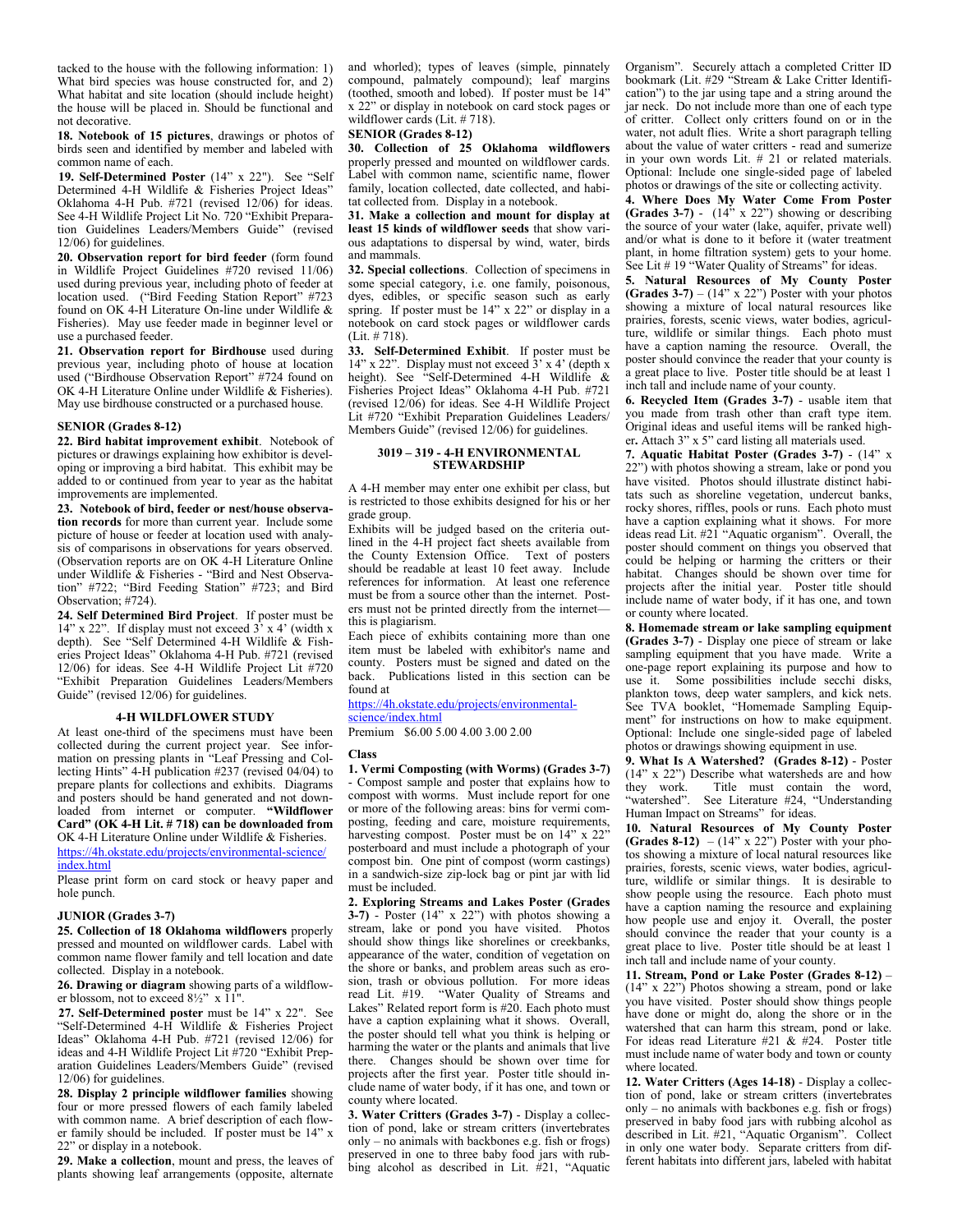name. Do not include more than one of each type of critter in each collection jar. Collect only critters found on or in the water, not adult flies. Write a 1 page report on three of your critters explaing how they are adapted to their habitat. Read Lit. #21, "Aquatic Organism" for ideas. Use the Bookmark Critter ID rating form instructions (Lit. #29) to calculate the water quality rating for your water body and include results in your report.

**13. Homemade stream or lake sampling equipment (Grades 8-12)** - Display one piece of stream or lake sampling equipment that you have made. Write a 1 page report explaining its purpose and how to use it. Some possibilities include secchi disks, plankton tows, deep water samplers, and kick nets. See TVA booklet, "Homemade Sampling Equipment" for instructions on how to make equipment. Optional: Include one single-sided page of labeled photos or drawings showing equipment in use.

**14. Illegal Dumping (Grades 8-12)** – (14" x 22") Discourage illegal dumping and explain how illegal dumps can contaminate water or create other problems.

**15. Landfill Display (Grades 8-12)** – Display showing how landfills work. Display must fit a space that is 3' x 4' when sides are extended for display.

**16. Recycled Item -** useable item made from trash other than craft type item. Original ideas and useful items will ranked higher. **(Ages 15 and Older)**. Attach 3" X 5" card listing all materials used.

**17. Group Environmental Project Display (All Grades)** - This exhibit is to consist of a display and written report of an environmental project carried out by 4 or more 4-H members under the supervision of a 4-H leader. The project may focus on any area of Environmental Stewardship including recycling, education about a local environmental issue, planting trees or other area of interest. Display not to exceed 3' x 4' (depth x height).

Judging criteria:

- A brief project description and statement of purpose and objectives.
- Creativity and quality of project.
- A brief summary of project activities, extent to which objectives were achieved, knowledge gained, significance of the project to the environment in the community, and number of people involved and/or impacted by project.
- Media campaign. Include copies of newspaper clippings and other publicity related to the project.
- Photographs may be included.

**18. Individual Self-Directed Environmental Stewardship Project (All Grades)** - Educational report, display or exhibit on the efforts of the member to protect or improve the environment in or near his/her community. Projects may include topics such as protecting water quality, recycling, illegal dumping, household hazardous wastes, reducing soil erosion on farmland, controlling urban run-off or other topics relevant to the community. Project may include:

- (1) Hands-on efforts (such as controlling erosion by tree planting or use of buffer strips)
- (2) Educational programs conducted in the community, including numbers reached and newspaper clippings (such as minimizing solid waste) or
- (3) A combination of hands-on and educational.

#### **19. Outstanding Jr Oklahoma Wildlife Division Exhibit \$25.00**

## **20. Outstanding Sr Oklahoma Wildlife Division Exhibit \$25.00**

#### **PLANTS AND ANIMALS DIVISION**

#### **3020 - 320 - CROPS**

*Outstanding Exhibit in 4-H Plants Division will receive a \$25.00 cash award donated by Beaver County Farm Bureau Board.*

All crops exhibited must be grown by the exhibitor as part of a 4-H project during the year exhibited. Only one exhibit allowed in each class per individual.

Grain may not be returned to the exhibitor except for crop: the following legumes: alfalfa, sweet clover and vetch. Grain and seed exhibits should be brought and exhibited in one gallon clear jars (plastic or glass) with lid. Alfalfa and small seeded legumes can substitute ½ gallon clear jars. Exhibits of bolls of bolls of cotton, ears of corn, or heads of grain sorghum should be brought & exhibited in a shallow wooden, plastic, or cardboard box of appropriate size for the respective exhibit.

Premiums \$6.00 5.00 4.00 3.00 2.00

**1. Cotton** (Any Variety) (20 open bolls) Exhibit to be shown with petiole attached, bract leaves removed and burr side up.

#### **2. Corn Ears** (10 ears)

**3. Grain Sorghum** (10 heads) Exhibits to be trimmed with  $2\frac{1}{2}$ " of peduncle left on the head.

**4. Threshed Grain Sorghum** (15 pounds of grain) **5. Canola**

# **SMALL GRAIN**

All exhibits of wheat must be labeled as to specific variety or name of hybrid. Small grain exhibit shall be approximately one peck. Please refer to the Oklahoma Cooperative Extension Fact Sheet PSS-2168 Maturity Classification of Wheat Varieties

# for suggested varieties.

#### https://extension.okstate.edu/fact-sheets/maturityclassification-of-wheatvarieties.html

- **6. Very Early & Early Maturity Hard Red Wheat Varieties**
- **7. Medium Maturity Hard Red Wheat Varieties 8. Late & Very Late Maturity Hard Red Wheat**
- **Variety**
- **9. Hard White Winter Wheat Varieties**
- **10. Any Other Wheat Variety Including Hard White Varieties & Soft Red Varieties**
- **11. Oats**, any variety
- **12. Rye**, any variety
- **13. Barley**, any variety

# **LEGUME SEED**

**14. Alfalfa** (2 quarts)

- **15. Other small seeded legumes**, such as vetch, sweet clover, etc. (2 quarts)
- **16. Soybeans** (1 peck)

**17. Other large seeded legumes**, such as cowpeas, mung beans, winter peas, etc. (1 peck)

**18. Peanuts**, any type, any variety (1 peck)

#### **PEANUT INFORMATION**

Eligibility: Any 4-H member interested in learning more about peanuts and the peanut industry may prepare an exhibit.

The exhibit shall consist of an educational exhibit that will fit a 3' wide x 4' deep. It must be freestanding with sides attached. A 4-H notebook should be included in the display.

The exhibit should provide information about one phase of the peanut industry such as history, use, production, processing, or importance. The exhibit should increase the public awareness of the importance and impact of the specific sector of the peanut industry selected. The notebook should include any involvement the exhibitor has had with teaching others, giving talks or demonstrations, preparing peanut foods, planning programs, producing peanuts, etc. The notebook may be typed or handwritten and should include pictures.

4. Judging Criteria: 30 points: Completeness of educa-tion lesson; 30 points: Public Appeal; 40 points: Notebook.

**19. Jr (Grades 3-7)** \$6.00 5.00 4.00 3.00 2.00 **20. Sr (Grades 8-12)** \$6.00 5.00 4.00 3.00 2.00

#### **CROPS IN OUR LIVES POSTER EXHIBIT**

Posters must be 14" x 22" and must be permanently signed and dated on the back prior to laminating. Judging committee may mark or punch if not marked. Text of posters should be readable from at least 10 ft. away.

Choose an agronomic crop, and create a poster depicting one of the following topics related to that

- a. History (domestication process, global spread via immigrants, etc.)
- b. Production
- c. Use in different cultures
- d. Use in different processed foods

#### **Class**

**21.** Grades 3-5 **22.** Grades 6-8

23. Grades 9-12

#### **3021-321 - FORAGE FOR LIVESTOCK & WILDLIFE**

4-H members may have one exhibit per class. The exhibitor's name and grade must be on the back of the display board. References for the displays are:

- Field Guide to Oklahoma Plants, OSU Range-land Ecology and Management Publication, contact OSU Extension Office or Natural Resources Conservation Service Office
- National Range Judging Contest 4-H Manual #149
- A Checklist of Prairie, Shrubland, and Forestry Under-story Plants of Oklahoma, OSU Fact Sheet F-2872
- Bobwhite Quail Habitat Evaluation and Management Guide, OSU Circular E-904

• White-tailed Deer Habitat Evaluation and Manage-ment Guide, OSU Circular E-979 Premiums \$6.00 5.00 4.00 3.00 2.00

Classes are an exhibit of 10 native or introduced, annual, biennial or perennial plants mounted on plywood, pegboard or other suitable material that is approximately 3' x 4'. Two holes 1/2" in diameter and 1" from the top should be drilled in the board to be able to display the exhibit. Exhibitor must sign and date board on the back. Plant specimens must have been collected during the current project year. Single plants or bundles not to exceed 1" in diameter. No plant should extend above or below the board. Plants must be labeled with the common name. Judges will use references listed above. Label with letters about 1/2" high. Labels may be placed above, below or across plants.

# **Class (ALL GRADES)**

**1.** Forages with desirable grazing value for cattle

**2.** Forages with undesirable grazing value for cattle

**3.** Forages with desirable browsing value for wildlife (must list species)

**4.** Forages with undesirable browsing value for wildlife (must list species)

# **3022 – 322 – HOME GARDENING**

Only one exhibit allowed in each class per individual. Ribbons will be placed on the top ten (10) in each class.

Premiums \$6.00 5.00 4.00 3.00 2.00

#### **Class**

- **1.** Potatoes, yellow, white or russet (3)
- **2.** Potatoes, red (3)
- **3.** Okra (6 pods)
- **4.** Onions, yellow (3)
- **5.** Onions, white (3)
- **6.** Onions, red (3)
- **7.** Pumpkin, field type, oblong (1)
- **8.** Pumpkin, Jack-o-Lantern (round & flat) (1)
- **9.** Squash, Winter, Acorn (1)
- **10.** Squash, Winter, Butternut (1)
- **11.** Squash, Winter, Other (1)
- **12.** Eggplant (2)
- **13.** Squash, Summer, Zucchini (2)
- **14.** Squash, Summer, Yellow Straight Neck (2)
- **15.** Squash, Summer, Yellow Crook Neck (2)
- **16.** Squash, Summer, Patty Pan, Scallop Type (2)

**23.** Tomatoes, Cherry (1 1/2" or less in diameter) (5)

- **17.** Sweet Potatoes, (Any Variety) (3)
- **18.** Pepper, Jalapeno (5)

**22.** Tomatoes, Large (5)

- **19.** Pepper, Other Hot Pepper (5)
- **20.** Pepper, Sweet Bell (5) **21.** Pepper, Sweet Banana (5)

**24.** Watermelon, oblong type (1) **25.** Watermelon, round type (1) **26.** Watermelon, small icebox (1)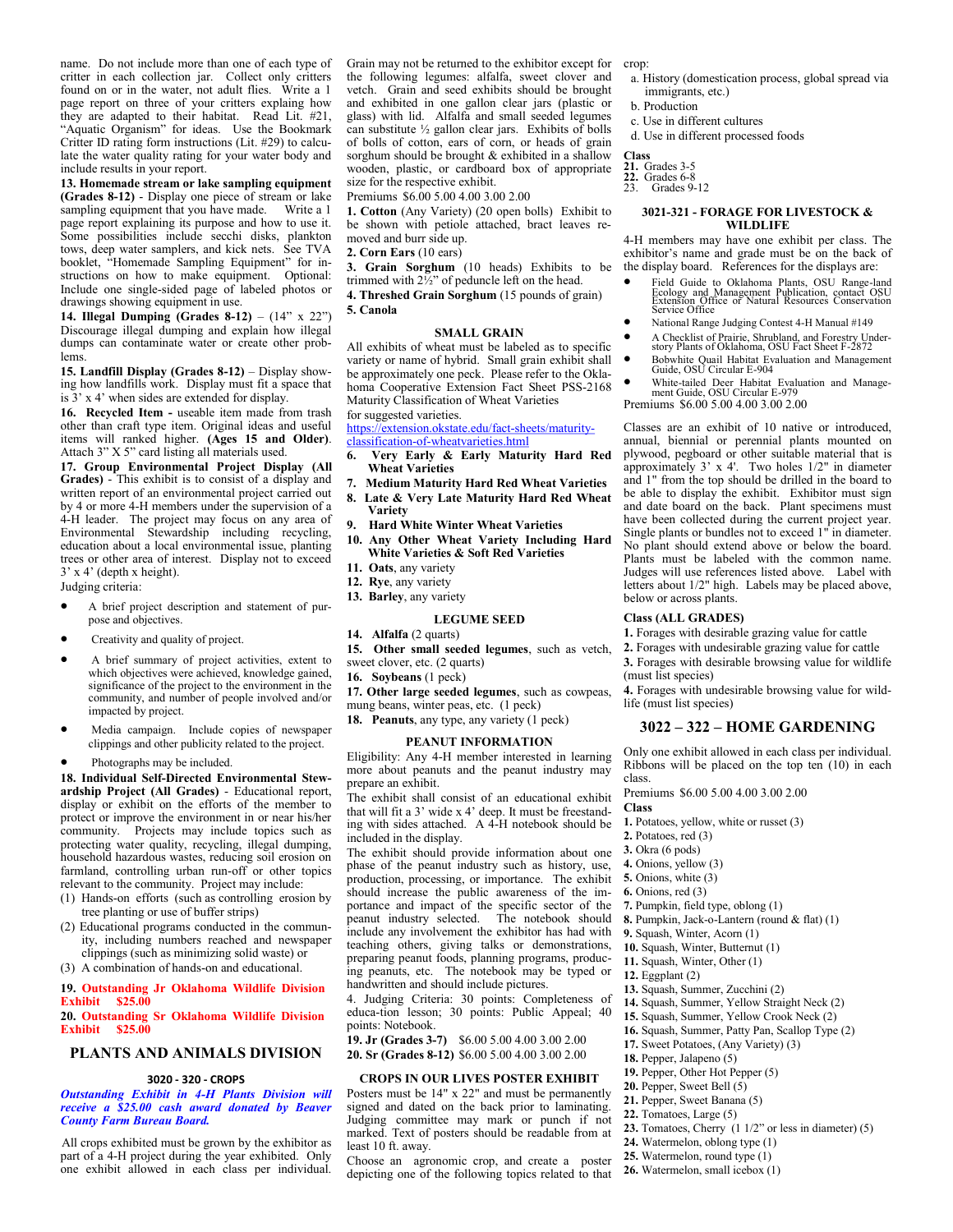**27.** Red Apples, plate of 5 **28.** Yellow Apples, plate of 5 **29.** Pears, plate of 5

# **HOME GARDEN FOOD BASKET**

This exhibit is a quality selection of from five to nine different species of mature fruits and/or vegetables from the exhibit list above. Items not listed above can be used, but should not be more than a third of the species utilized. Amounts of fruits and vegetables in this exhibit should be such that they can be arranged in a neat and orderly manner and have good eye appeal. There must be enough of each fruit or vegetable for the judge to determine quality. All fruit and vegetables exhibited must be grown by the exhibitor. No specimens in this exhibit may be entered in another class. Any combination of fruits and vegetables may be used with the exception of cantaloupe. The exhibit must be in a container such as a basket or box. Packing such as paper, straw or cloth, may be used but the fruits and vegetables should be the main attraction of the exhibit. No artificial plant material or specimens can be utilized as part of the exhibit. Presentation of exhibit is 1/3 of the judging.

**30. Junior Division** (Grades 3-7)

**31. Senior Division** (Grades 8-12)

# **Giant Pumpkin Contest**

Sponsored by Oklahoma Fruit and Vegetable Association (OFVA)

- All 77 Counties can bring Pumpkins. Held only at the Oklahoma State Fair.
- One (1) fruit of any variety of pumpkin or pumpkin-type squash may be entered.
- Entry limited to Oklahoma 4-H and FFA members only.
- The submitted fruit must have been grown in Oklahoma by a 4-H or FFA member.
- The fruit must be free of damage that would limit storage and exhibition. It should be intact, without lesions, cuts or open wounds.
- Fruits will be weighed to determine the heaviest, on Tuesday, September 14, 2021 at 11 a.m.
- The OFVA will supervise the weighing and select those retained for exhibition during OSF, all others will be sent home.

Premiums: \$6.00 5.00 4.00 3.00 2.00 **32. Giant Pumpkin**

# **3023 – 323 - HOME GROUNDS LANDSCAPING HOME GROUNDS**

"Before and After" pictures not to exceed 5" x 7" of yard clean up, plantings or construction of landscape elements mounted on one 14" x 22" sheet of poster board shall constitute this exhibit. Number of pictures should be no less than 2 or more than 8. Posters must be permanently signed and dated on the back.

Neatness and arrangement of pictures is important. A brief explanation of the project should be attached to the exhibit, and each picture must be labeled. The before and after pictures should show a definite change and should be taken from the same place so judges can evaluate the change. An exhibit should not be entered more than once unless it has been substantially revised.

**1. Jr (Grades 3-7)** \$6.00 5.00 4.00 3.00 2.00 **2. Sr (Grades 8-12)** \$6.00 5.00 4.00 3.00 2.00

## **HERBARIUM CARD**

These exhibits shall consist of dried and pressed specimens of leaves and other specified parts of native or cultivated trees, vines and/or shrubs. Each leaf specimen should be mounted on a separate 8" x 10" herbarium card available at the Extension Office or at https://4h.okstate.edu/projects/plant-science-

andentomology/site-files/docs/horticulture-pdfs/ herbarium-card.pdf. Only the information required in your division should be filled out. The cards should be enclosed in a notebook or binder. Each specimen should be covered with a transparent plastic or similar covering to protect it from damage. No leaf should be more than 3 years old and at least onethird of the specimens must have been collected during the current project year. Instructions for collecting and pressing are available in the OSU Extension Center

Premiums \$6.00 5.00 4.00 3.00 2.00

# **Class**

**3. Grades 3-5** - A collection of 15 specimens with the following information: (1) common name; (2) general class; (3) kind of plant.

**4. Grades 6-8** - A collection of 25 specimens with a pressed flower or fruit or seed included with each specimen. Information on the card to be filled out is: (1) common name; (2) general class: (3) kind of plant; (4) form; (5) color;  $(6)$  exposure.

**5. Grades 9-12** - A collection of 30 specimens with a pressed flower, fruit or seed included with each specimen. All information on the card should be filled out.

# **GROUP OR CLUB EXHIBIT**

The exhibit to consist of landscape or environmental beautification project report on a project such as home grounds, school, community center, church, city or roadside park, highway beautification, cleanup campaign, etc.

A group is to consist of 3 or more 4-H members under supervision of 4-H leaders. All projects must employ horticulture material for the purpose of conserving natural beauty of an area or improving the aesthetic quality and/or function of an area. Other material such as concrete walks, benches, etc., may be used in addition to the horticulture material.

Judging Criteria: (A) A brief project description and statement of purpose and objectives. (B) Creativity demonstrated and quality of the project: (1) Extent to which plan integrates total needs of area, short and long team. (2) Functional use and aesthetic considerations of horticultural materials and techniques. (3) Operational considerations of expenses encountered, resource personnel contracted and maintenance factors. (4) "Before and After" photographic sequence to illustrate effectiveness of the project. (C) A brief summary of project activities, extent to which objectives were achieved, knowledge gained and the particular significance of the project toward the improvement and beautification of your environment. (D) Newspaper clippings and other publicity of the project.

# **Class**

**6.** Premiums \$6.00 5.00 4.00 3.00 2.00

#### **3024 – 324 - HORTICULTURE**

Premiums \$6.00 5.00 4.00 3.00 2.00

# **TERRARIUMS**

Terrarium of plant life. Refer to OSU Fact Sheet F-6438 or similar guideline. No specific size of container, materials, plants, or methods. Criteria for judging will be  $(1)$  compatibility and arrangement of plants and materials, (2) appropriate potting media, (3) attractiveness and originality, (4) appropriate size of plants for container. Terrariums should feature either woodland or tropical plants, and feature at least 3 different species of plants. Terrariums must be completely covered at all times. Terrariums containing succulents will be disqualified; succulents belong in dish gardens.

# **Class**

**1. Grades 3-5**

- **2. Grades 6-8**
- **3. Grades 9-12**

# **DISH GARDENS**

Dish Garden of plant life. Please see OSU Fact Sheet HLA-6451 https://extension.okstate.edu/factsheets/dish-gardens.html for more information. Until it comes available refer to http:// www.thegardenhelper.com/dish~gardens.html or other online or print resources for project ideas and information. Criteria for judging will be (1) compatibility and arrangement of plants, potting media, and container (2) attractiveness and originality (3) appropriate size of plants for container. Dish Gardens may feature succulents, carnivorous plants, cactus, or foliage plants. Dish Gardens should be no larger than 15 inches in diameter, length, width or height and weigh no more than 15 pounds and contain at least 80% living plant material. Dish garden should feature at least 3 different species of plants.

**Class 4. Grades 3-5 5. Grades 6-8 6. Grades 9-12 RESIDENTAL LANDSCAPE DESIGN DRAWING**

Develop a landscape design/drawing for the provided residence. Base maps should be printed on 11" x 17". Once printed verify scale is  $1 \text{ in} = 10 \text{ ft.}$ Design drawings are to be made directly on the provided base maps. Use provided examples of landscape symbols to draw and/or trace on to the base map. Use the provided color rendered landscape drawings for example of effective designs<br>and color techniques. Reference: https:// and color techniques. agriculture.okstate.edu/departments-programs/hla/ researchextension/youth/landscape-design-fairentry.html

### **Competition Guidelines**

- Use white 11" x 17" paper to horizontal exhibit landscape drawings.
- Create a column on right side of sheet for title block, 2 inches wide from top of drawing to bottom. List the following in INK: Scale, symbols of plants, numbers representing trees, shrubs and plants and how many of each plant were used in the landscape. Example: 1 - Rose (6), 2 - Oak trees (4), 3 - Petunia (3 dozen or 36). Name, date, and club.
- Drawing is top view (plan view).
- Use the scale provided:  $1 \text{ in} = 10 \text{ ft}$
- Hand drawings or CAD drawings will be accepted.
- Draw plant symbols at mature plant size.
- Use the plant symbols and the materials symbols provide.
- Drawings must be full color.
- Walkways should be 3 ft or 5 ft wide.
- $Patio(s)$  are required on the back of the house.
- In the drawings use a line to indicate the planting beds. All small trees, shrubs, and perennials should be inside a planting bed. Large trees could be found in the lawn or inside planting bed.
- **7. Grades 3-5**
- **8. Grades 6-8**
- **9. Grades 9-12**

# **HORTICULTURE IN OUR LIVES POSTER**

Posters must be 14" x 22" and must be permanently signed and dated on the back prior to laminating. Judging committee may mark or punch if not marked. Text of posters should be readable from at least 10 ft. away.

Choose a fruit, vegetable, nut, spice or beverage (tea, coffee, chocolate) crop, and create a poster depicting one of the following topics related to that crop:

- a. History (domestication process, global spread via immigrants, etc.)
- b. Production
- c. Use in different cultures
- d. Use in different processed foods
- **10. Grades 3-5**
- **11. Grades 6-8**
- **12. Grades 9-12**